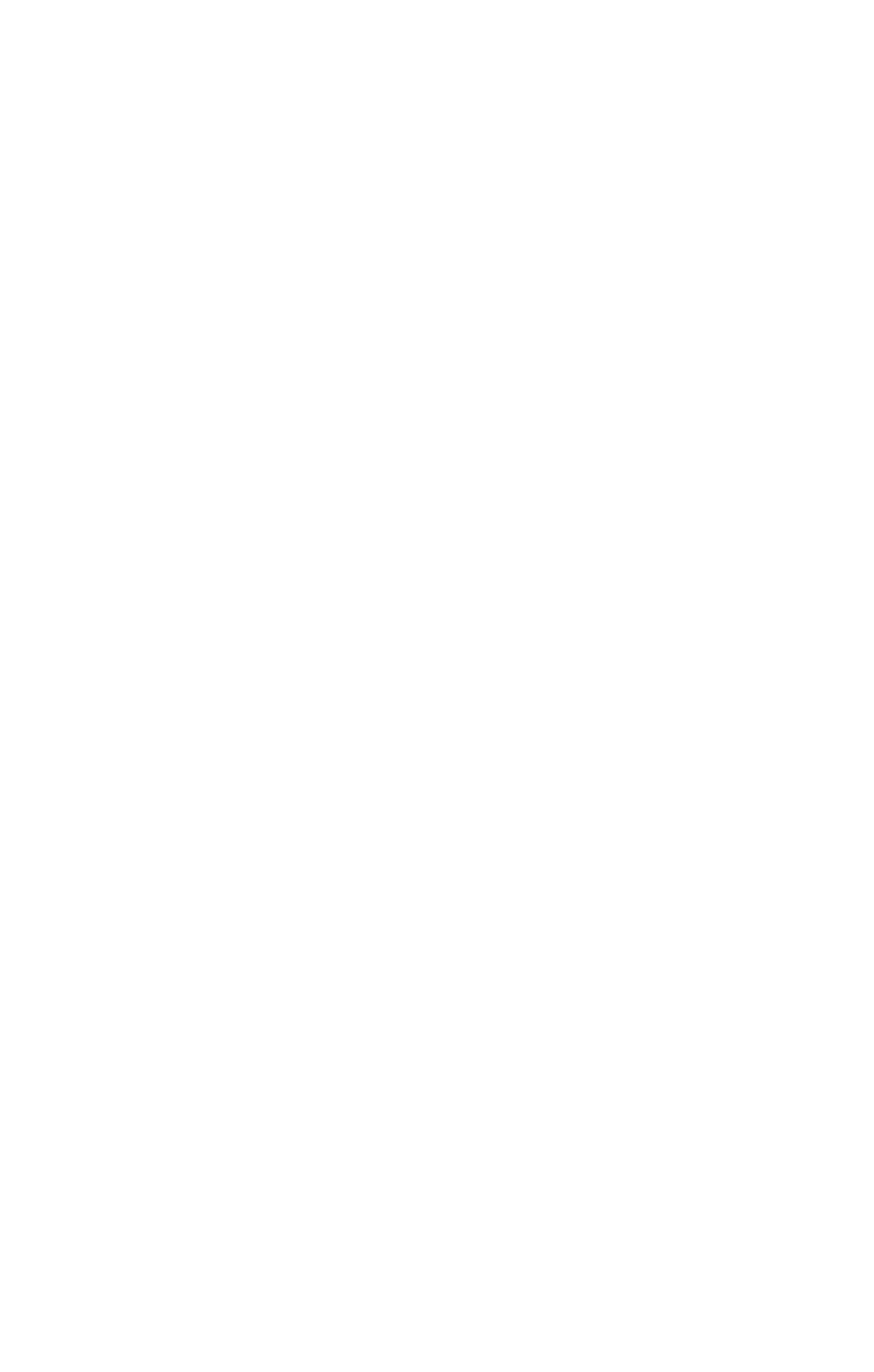# Table of Contents

| Performance Overview                | 2  |
|-------------------------------------|----|
| Schedule of Investments             | 5  |
| Statement of Assets and Liabilities | 11 |
| <b>Statement of Operations</b>      | 12 |
| Statement of Changes in Net Assets  | 13 |
| <b>Statement of Cash Flows</b>      | 14 |
| <b>Financial Highlights</b>         | 15 |
| Notes to Financial Statements       | 17 |
| Dividend Reinvestment Plan          | 31 |
| <b>Additional Information</b>       | 33 |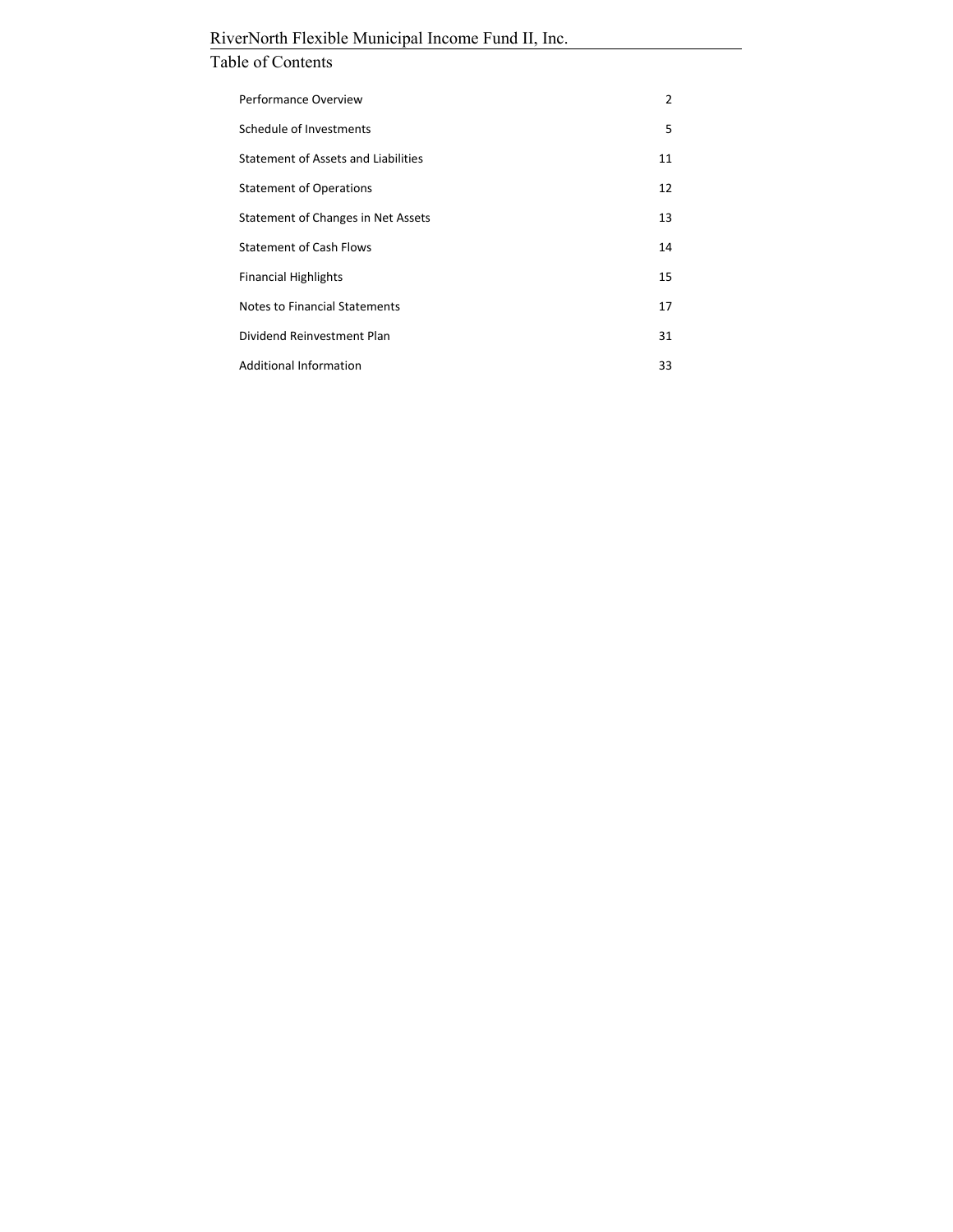#### Performance Overview *December 31, 2021 (Unaudited)*

#### **WHAT IS THE FUND'S INVESTMENT STRATEGY?**

The RiverNorth Flexible Municipal Income Fund II, Inc. (the "Fund") seeks to provide current income exempt from regular U.S. federal income taxes (but which may be includable in taxable income for purposes of the Federal alternative minimum tax) with a secondary objective of total return.

The Fund's Managed Assets (as defined in Note 2 below) are allocated among two principal strategies: Tactical Municipal Closed‐End Fund ("CEF") Strategy (managed by RiverNorth Capital Management, LLC ("RiverNorth")) and Municipal Bond Income Strategy (managed by MacKay Shields LLC ("MacKay Shields")). RiverNorth determines which portion of the Fund's assets is allocated to each strategy and may, from time to time, adjust the allocations. The Fund may allocate between 25% to 65% of its Managed Assets to the Tactical Municipal CEF Strategy and 35% to 75% of its Managed Assets to the Municipal Bond Income Strategy.

The Tactical Municipal CEF Strategy typically invests in municipal CEFs and exchange‐traded funds ("ETFs") seeking to derive value from the discount and premium spreads associated with CEFs. The Municipal Bond Income Strategy primarily invests in municipal debt securities.

#### **HOW DID THE RIVERNORTH FLEXIBLE MUNICIPAL INCOME FUND II PERFORM RELATIVE TO ITS BENCHMARK DURING THE REPORTING PERIOD?**

#### **PERFORMANCE** *as of December 31, 2021*

|                                                                              | <b>Cumulative</b> |          |       |                          |
|------------------------------------------------------------------------------|-------------------|----------|-------|--------------------------|
|                                                                              |                   | 2        |       | <b>Since</b>             |
| <b>TOTAL RETURN(1)</b>                                                       | Month             | Month    | Month | Inception <sup>(2)</sup> |
| RiverNorth Flexible Municipal Income Fund II, Inc. - NAV(3)                  | 1.25%             | 2.22%    | 0.43% | 5.85%                    |
| RiverNorth Flexible Municipal Income Fund II, Inc. $-$ Market <sup>(4)</sup> | -1.43%            | $-0.49%$ | 0.23% | 3.81%                    |
| Bloomberg Barclays U.S. Municipal Bond Index <sup>(5)</sup>                  | 0.16%             | 0.72%    | 0.45% | 2.26%                    |

*(1) Total returns assume reinvestment of all distributions.*

*(2) The Fund commenced operations on February 24, 2021.*

*(3) Performance returns are net of management fees and other Fund expenses.*

Market price is the value at which the Fund trades on an exchange. This market price can be *more or less than its net asset value ("NAV").*

*(5) The Bloomberg Barclays U.S. Municipal Bond Index covers the US Dollar‐denominated long‐ term tax exempt bond market. The index has four main sectors: state and local general obligation bonds, revenue bonds, insured bonds, and prerefunded bonds.*

*The total annual expense ratio as a percentage of net assets attributable to common shares as of December 31, 2021 is 1.92% (excluding interest on short term floating rate obligations). Including interest on short term floating rate obligations, the expense ratio is 2.09%.*

*Performance data quoted represents past performance, which is not a guarantee of future results. Current performance may be lower or higher than the performance quoted. The principal value and investment return of an investment will fluctuate so that your shares may be worth more or less than their original cost. You can obtain performance data current to the most recent month end by calling 844.569.4750. Total return measures net investment income and capital gain or loss from portfolio investments. All performance shown assumes reinvestment of dividends and capital gains distributions but does not reflect the deduction of taxes that a shareholder would pay on Fund distributions or the sale of Fund shares.*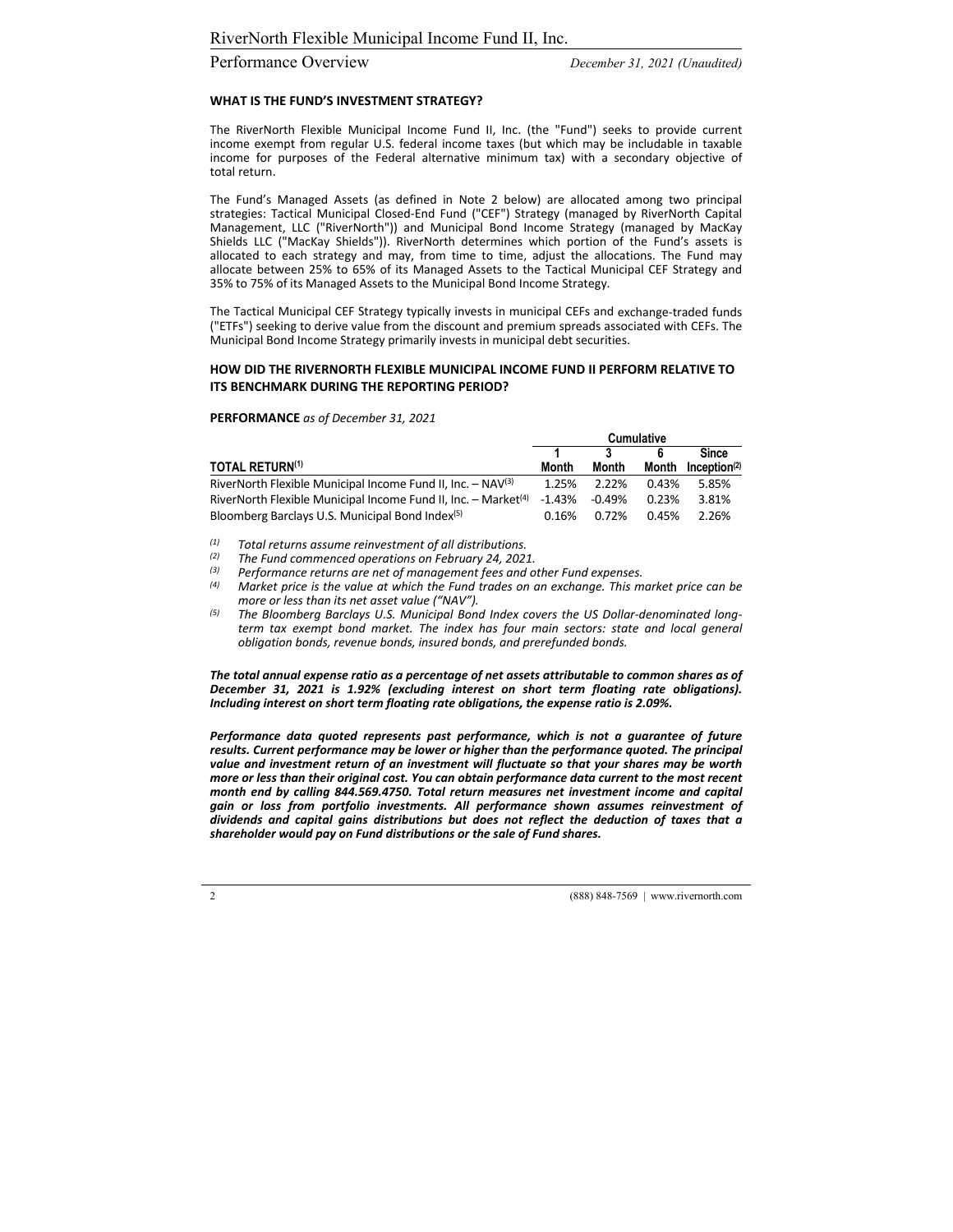#### Performance Overview *December 31, 2021 (Unaudited)*

#### **GROWTH OF A HYPOTHETICAL \$10,000 INVESTMENT**

The graph below illustrates the growth of a hypothetical \$10,000 investment assuming the purchase of common shares at the closing market price (NYSE: RFMZ) of \$20.00 on February 24, 2021 (commencement of operations) and tracking its progress through December 31, 2021.



*Past performance does not guarantee future results. Performance will fluctuate with changes in market conditions. Current performance may be lower or higher than the performance data shown. Performance information does not reflect the deduction of taxes that shareholders would pay on Fund distributions or the sale of Fund shares. An investment in the Fund involves risk, including loss of principal.*

#### **TOP TEN HOLDINGS\*** *as of December 31, 2021*

|                                                                | % of Net Assets |
|----------------------------------------------------------------|-----------------|
| New York City Series F-1                                       | 7.16%           |
| Nuveen AMT-Free Quality Municipal Income Fund                  | 6.95%           |
| Nuveen Quality Municipal Income Fund                           | 4.77%           |
| Nuveen New York AMT-Free Quality Municipal Income Fund         | 4.13%           |
| Pennsylvania Turnpike Commission Series A                      | 3.71%           |
| Indianapolis Local Public Improvement Bond Bank                | 3.63%           |
| Los Angeles Department of Airports                             | 3.59%           |
| Michigan Finance Authority Second Lien Distributable State Aid | 3.52%           |
| Nuveen California Quality Municipal Income Fund                | 3.51%           |
| City & County of Denver Co.                                    | 3.49%           |
|                                                                | 44.46%          |
|                                                                |                 |

*\* Holdings are subject to change and exclude short‐term investments.*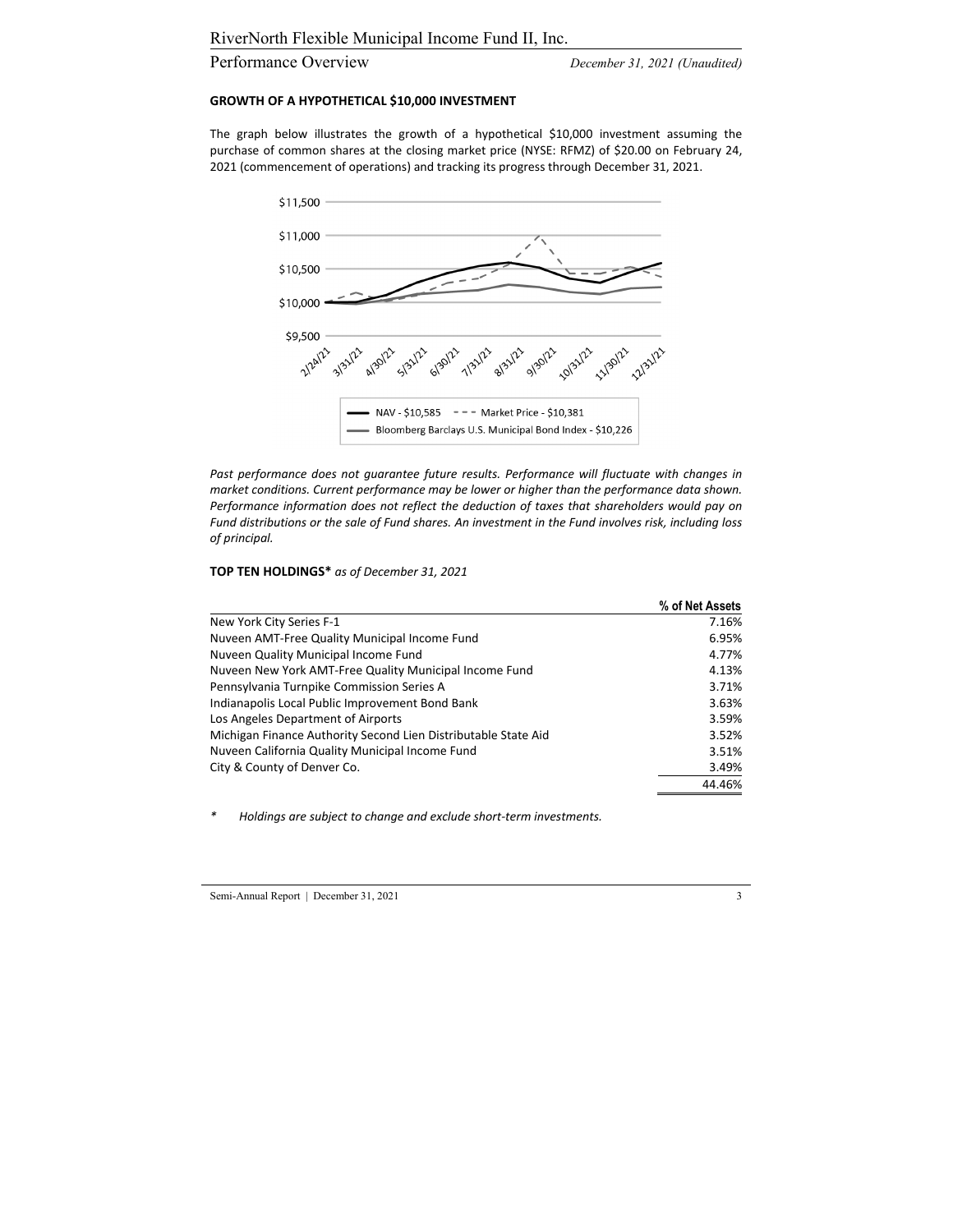Performance Overview *December 31, 2021 (Unaudited)* 

#### **ASSET ALLOCATION** *as of December 31, 2021^*



*^ Holdings are subject to change. Percentages are based on total investments of the Fund and do not include derivatives.*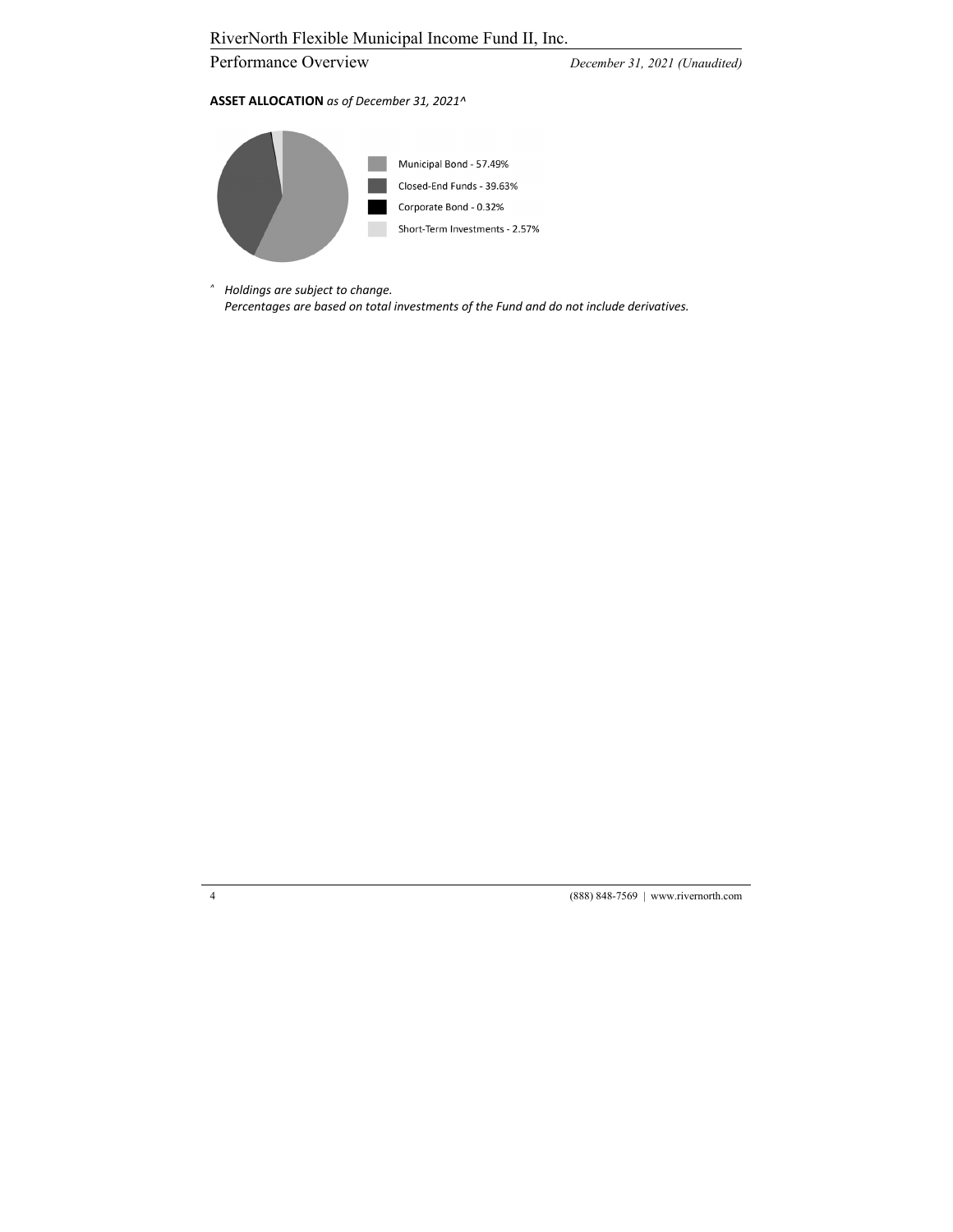# Schedule of Investments *December 31, 2021 (Unaudited)*

| <b>Shares/Description</b> |                                                               | Value            |
|---------------------------|---------------------------------------------------------------|------------------|
| CLOSED-END FUNDS (55.83%) |                                                               |                  |
| 749,241                   | <b>BlackRock California Municipal Income Trust</b>            | \$<br>10,901,457 |
| 317,670                   | BlackRock Municipal 2030 Target Term Trust                    | 8,237,183        |
| 812,910                   | BlackRock MuniHoldings Fund, Inc.                             | 13,624,372       |
| 514,197                   | BlackRock MuniHoldings Investment Quality Fund                | 7,640,967        |
| 1,485,989                 | BlackRock MuniVest Fund, Inc.                                 | 14,220,914       |
| 360,773                   | BlackRock MuniYield California Fund, Inc.                     | 5,429,634        |
| 84,589                    | BlackRock MuniYield California Quality Fund, Inc.             | 1,344,965        |
| 182,755                   | BlackRock MuniYield Fund, Inc.                                | 2,686,499        |
| 19,149                    | BlackRock MuniYield Pennsylvania Quality Fund                 | 320,554          |
| 228,624                   | BlackRock MuniYield Quality Fund III, Inc.                    | 3,388,208        |
| 232,953                   | BNY Mellon Strategic Municipal Bond Fund, Inc.                | 1,945,158        |
|                           | Delaware Investments Minnesota Municipal Income Fund II,      |                  |
| 158,832                   | Inc.                                                          | 2,241,120        |
| 135,037                   | Delaware Investments National Municipal Income Fund           | 1,906,722        |
| 1,033,343                 | <b>DWS Municipal Income Trust</b>                             | 12,214,114       |
| 53,981                    | DWS Strategic Municipal Income Trust                          | 656,409          |
| 58,209                    | Eaton Vance California Municipal Bond Fund                    | 675,224          |
| 93,457                    | Eaton Vance California Municipal Income Trust                 | 1,265,408        |
| 470,236                   | Eaton Vance Municipal Bond Fund                               | 6,385,805        |
| 300,012                   | Eaton Vance New York Municipal Bond Fund                      | 3,645,146        |
| 85,685                    | Invesco Pennsylvania Value Municipal Income Trust             | 1,197,019        |
| 773,966                   | Invesco Quality Municipal Income Trust                        | 10,518,198       |
| 75,366                    | <b>Invesco Trust for Investment Grade New York Municipals</b> | 1,011,412        |
| 442,344                   | MFS High Yield Municipal Trust                                | 1,999,395        |
| 263,847                   | MFS Investment Grade Municipal Trust                          | 2,720,263        |
| 1,233,664                 | MFS Municipal Income Trust                                    | 8,635,648        |
| 82,916                    | Neuberger Berman California Municipal Fund, Inc.              | 1,160,824        |
| 147,250                   | Neuberger Berman New York Municipal Fund, Inc.                | 1,914,250        |
| 125,911                   | Nuveen AMT-Free Municipal Value Fund                          | 2,087,604        |
| 2,196,536                 | Nuveen AMT-Free Quality Municipal Income Fund                 | 34,265,962       |
| 236,114                   | Nuveen California AMT-Free Quality Municipal Income Fund      | 3,737,685        |
| 135,912                   | Nuveen California Municipal Value Fund                        | 1,375,429        |
| 1,106,625                 | Nuveen California Quality Municipal Income Fund               | 17,307,615       |
| 58,034                    | Nuveen Dividend Advantage Municipal Fund 3                    | 992,381          |
| 625,785                   | Nuveen Dynamic Municipal Opportunities Fund                   | 10,413,062       |
| 58,751                    | Nuveen Georgia Quality Municipal Income Fund                  | 809,595          |
| 67,677                    | Nuveen Municipal High Income Opportunity Fund                 | 1,023,276        |
| 301,185                   | Nuveen New Jersey Quality Municipal Income Fund               | 4,632,225        |
| 1,477,049                 | Nuveen New York AMT-Free Quality Municipal Income Fund        | 20,368,505       |
| 326,031                   | Nuveen New York Quality Municipal Income Fund                 | 4,821,998        |
| 251,618                   | Nuveen Ohio Quality Municipal Income Fund                     | 4,018,339        |
| 105,184                   | Nuveen Pennsylvania Quality Municipal Income Fund             | 1,567,242        |
| 1,461,381                 | Nuveen Quality Municipal Income Fund                          | 23,542,848       |
| 105,397                   | Pioneer Municipal High Income Advantage Fund, Inc.            | 1,217,335        |
| 12,033                    | Pioneer Municipal High Income Fund Trust                      | 147,164          |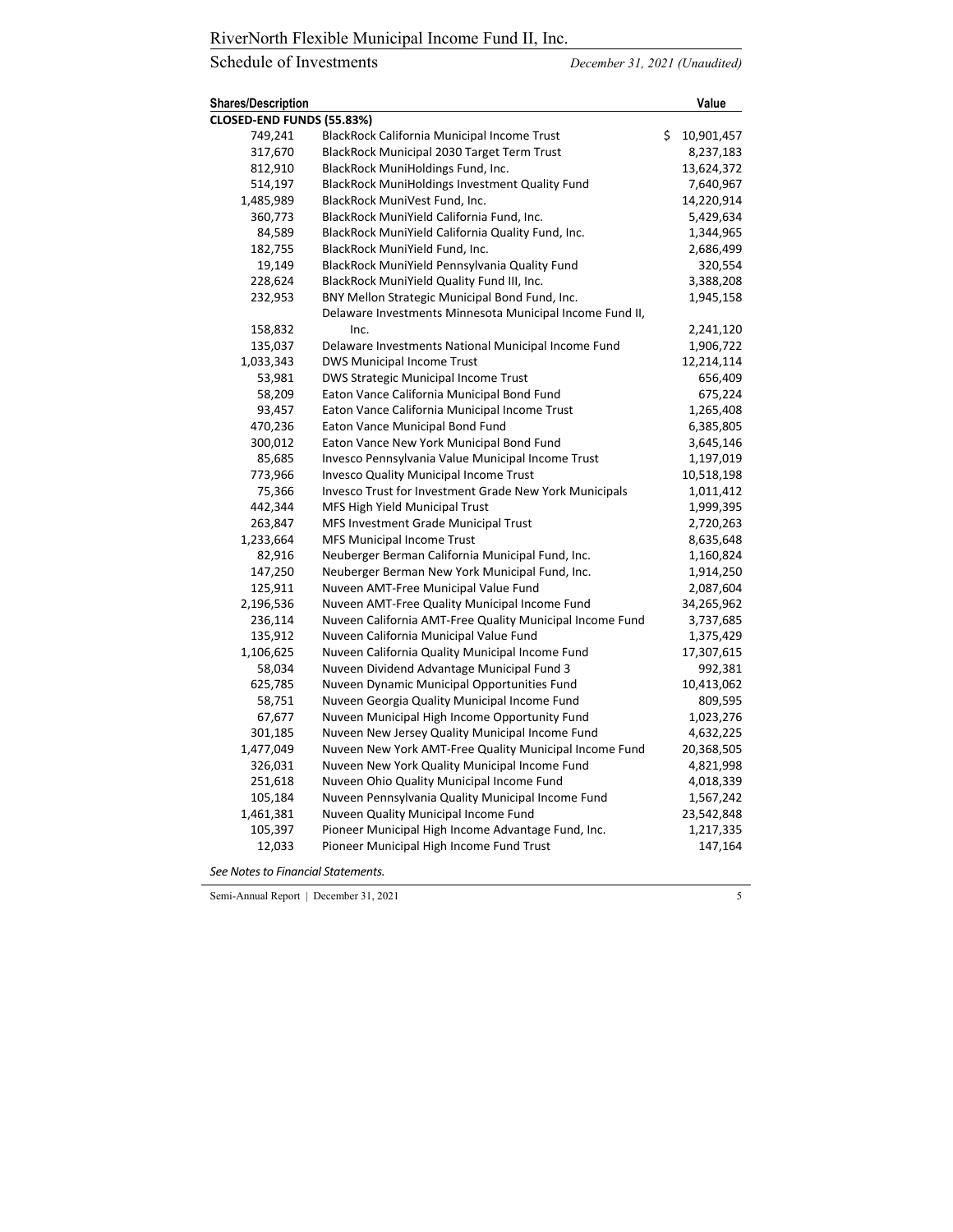# Schedule of Investments *December 31, 2021 (Unaudited)*

| <b>Shares/Description</b>             |                                                              |       |                 | Value           |
|---------------------------------------|--------------------------------------------------------------|-------|-----------------|-----------------|
| <b>CLOSED-END FUNDS (continued)</b>   |                                                              |       |                 |                 |
| 175,797                               | Pioneer Municipal High Income Opportunities Fund, Inc.       |       |                 | \$<br>3,229,391 |
| 200,386                               | Western Asset Intermediate Municipal Fund                    |       |                 | 1,931,721       |
| 619,790                               | Western Asset Managed Municipals Fund, Inc.                  |       |                 | 8,106,853       |
| 116,476                               | Western Asset Municipal Partners Fund, Inc.                  |       |                 | 1,812,367       |
| <b>TOTAL CLOSED-END FUNDS</b>         |                                                              |       |                 |                 |
| (Cost \$266,627,783)                  |                                                              |       |                 | 275,295,465     |
| <b>Principal Amount/Description</b>   |                                                              | Rate  | <b>Maturity</b> | Value           |
| U.S. CORPORATE BONDS (0.45%)          |                                                              |       |                 |                 |
| <b>Consumer Discretionary (0.45%)</b> |                                                              |       |                 |                 |
| \$2,000,000                           | <b>Howard University</b>                                     | 4.76% | $10/01/51$ \$   | 2,198,679       |
| <b>TOTAL U.S. CORPORATE BONDS</b>     |                                                              |       |                 |                 |
| (Cost \$2,000,000)                    |                                                              |       |                 | 2,198,679       |
| <b>Principal Amount/Description</b>   |                                                              | Rate  | <b>Maturity</b> | Value           |
| MUNICIPAL BONDS (80.98%)              |                                                              |       |                 |                 |
| California (6.38%)                    |                                                              |       |                 |                 |
|                                       | Lake Elsinore Unified School District,                       |       |                 |                 |
|                                       | <b>General Obligation Unlimited</b>                          |       |                 |                 |
| \$12,330,000                          | Bonds <sup>(a)</sup>                                         | 4.00% | $08/01/49$ \$   | 13,731,044      |
|                                       | Los Angeles Department of Airports,                          |       |                 |                 |
| 14,000,000                            | Revenue Bonds <sup>(a)</sup>                                 | 5.00% | 05/15/51        | 17,693,517      |
|                                       |                                                              |       |                 | 31,424,561      |
|                                       |                                                              |       |                 |                 |
| Colorado (3.49%)                      |                                                              |       |                 |                 |
|                                       | City & County of Denver Co., Revenue<br>Bonds <sup>(a)</sup> | 4.00% | 08/01/51        |                 |
| 14,500,000                            |                                                              |       |                 | 17,224,605      |
| Florida (4.79%)                       |                                                              |       |                 |                 |
|                                       | County of Broward FL Tourist                                 |       |                 |                 |
|                                       | Development Tax Revenue,                                     |       |                 |                 |
| 10,000,000                            | Revenue Bonds <sup>(a)</sup>                                 | 4.00% | 09/01/47        | 11,746,126      |
|                                       | County of Miami-Dade FL Water &                              |       |                 |                 |
|                                       | Sewer System Revenue, Revenue                                |       |                 |                 |
| 10,000,000                            | Bonds <sup>(a)</sup>                                         | 4.00% | 10/01/46        | 11,884,901      |
|                                       |                                                              |       |                 | 23,631,027      |
| Guam (0.61%)                          |                                                              |       |                 |                 |
|                                       | <b>Guam Government Waterworks</b>                            |       |                 |                 |
| 2,445,000                             | Authority, Revenue Bonds                                     | 5.00% | 01/01/50        | 2,996,512       |
|                                       |                                                              |       |                 |                 |
| Illinois (12.21%)                     |                                                              |       |                 |                 |
|                                       | Chicago Board of Education, General                          |       |                 |                 |
| 2,250,000                             | <b>Obligation Unlimited Bonds</b>                            | 5.00% | 12/01/34        | 2,823,821       |
|                                       |                                                              |       |                 |                 |
| See Notes to Financial Statements.    |                                                              |       |                 |                 |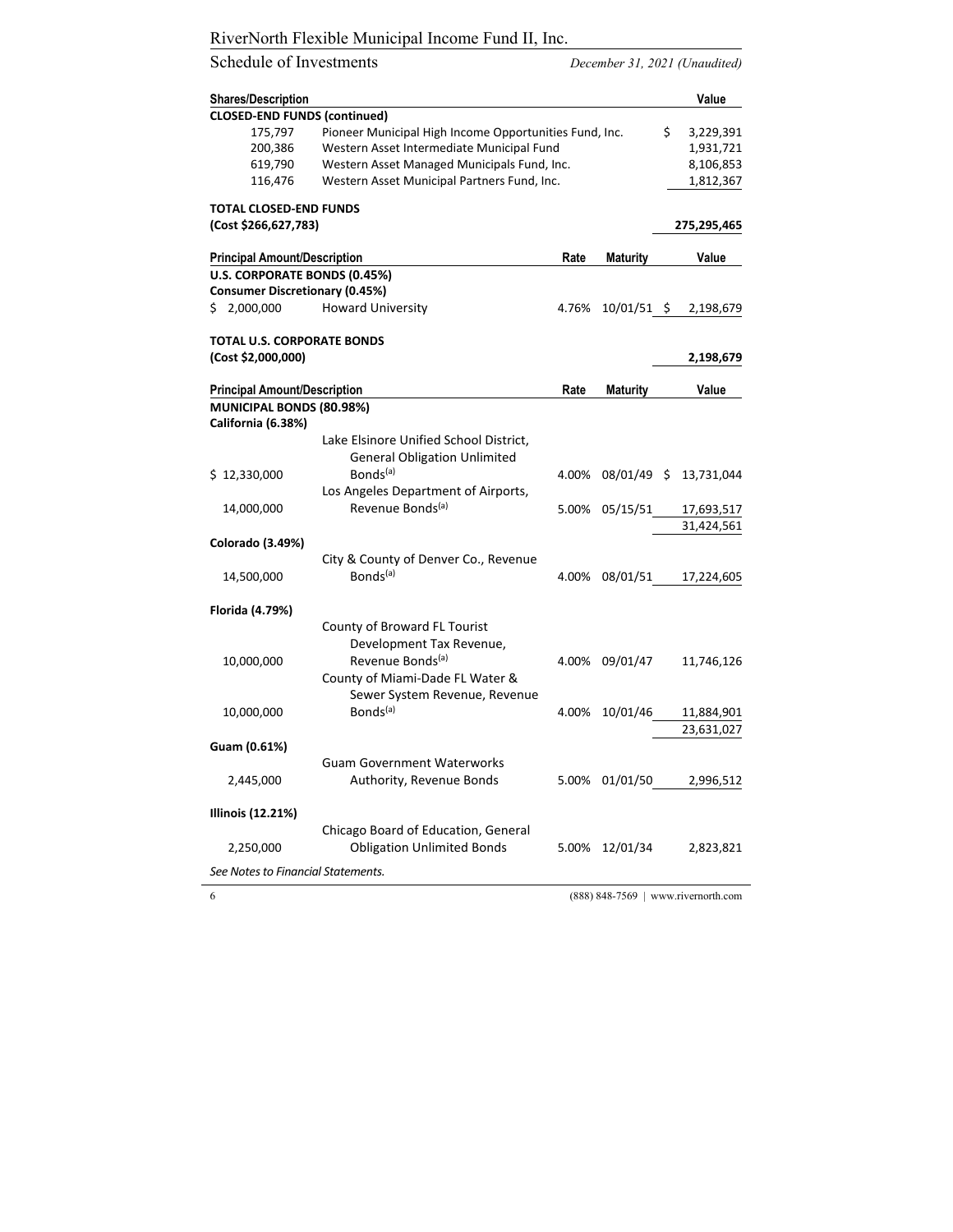Schedule of Investments *December 31, 2021 (Unaudited)* 

| <b>Principal Amount/Description</b> |                                                                              | Rate  | Maturity      | Value      |
|-------------------------------------|------------------------------------------------------------------------------|-------|---------------|------------|
| Illinois (continued)                |                                                                              |       |               |            |
|                                     | Chicago Park District, General                                               |       |               |            |
| 8,795,000<br>\$                     | <b>Obligation Limited Bonds</b>                                              | 2.78% | $01/01/36$ \$ | 8,615,195  |
| 15,000,000                          | Chicago Park District-B(a)                                                   | 5.00% | 01/01/44      | 18,444,614 |
|                                     | Chicago Transit Authority Sales Tax                                          |       |               |            |
| 6,700,000                           | Receipts Fund, Revenue Bonds                                                 | 4.00% | 12/01/50      | 7,719,252  |
|                                     | Metropolitan Pier & Exposition                                               |       |               |            |
| 10,000,000                          | Authority, Revenue Bonds <sup>(b)</sup>                                      | 0.00% | 06/15/44      | 5,674,167  |
|                                     | State of Illinois, General Obligation                                        |       |               |            |
| 13,600,000                          | Unlimited Bonds <sup>(a)</sup>                                               | 5.00% | 03/01/46      | 16,900,009 |
|                                     |                                                                              |       |               | 60,177,058 |
| Indiana (3.63%)                     |                                                                              |       |               |            |
|                                     | Indianapolis Local Public Improvement                                        |       |               |            |
| 15,000,000                          | Bond Bank, Revenue Bonds <sup>(a)</sup>                                      | 4.00% | 06/01/39      | 17,908,796 |
|                                     |                                                                              |       |               |            |
| Michigan (3.51%)                    |                                                                              |       |               |            |
|                                     | Michigan Finance Authority Second                                            |       |               |            |
|                                     | Lien Distributable State Aid,                                                |       |               |            |
| 15,000,000                          | Revenue Bonds <sup>(a)</sup>                                                 | 4.00% | 11/01/55      | 17,337,520 |
|                                     |                                                                              |       |               |            |
| <b>Missouri (2.39%)</b>             |                                                                              |       |               |            |
|                                     | Missouri Health and Educational                                              |       |               |            |
|                                     | Facilities Authority, Revenue                                                |       |               |            |
| 10,000,000                          | Bonds <sup>(a)</sup>                                                         | 4.00% | 07/01/46      | 11,817,033 |
|                                     |                                                                              |       |               |            |
| <b>New Jersey (4.86%)</b>           |                                                                              |       |               |            |
|                                     | New Jersey State Transportation Trust                                        |       |               |            |
|                                     | Fund Authority, General                                                      |       |               |            |
|                                     | <b>Obligation Unlimited Bonds,</b>                                           |       |               |            |
| 5,565,000                           | Revenue Bonds <sup>(a)</sup>                                                 | 5.00% | 06/15/45      | 6,916,089  |
|                                     | New Jersey Turnpike Authority,<br>Revenue Bonds <sup>(a)</sup>               |       |               |            |
| 14,500,000                          |                                                                              | 4.00% | 01/01/51      | 17,045,882 |
|                                     |                                                                              |       |               | 23,961,971 |
| New York (15.78%)                   |                                                                              |       |               |            |
|                                     | New York City Series F-1, General<br>Obligation Limited Bonds <sup>(a)</sup> |       |               |            |
| 30,000,000                          | New York Dormitory State Personal                                            | 4.00% | 03/01/47      | 35,320,704 |
|                                     | Income Tax Education Series A,                                               |       |               |            |
|                                     | Revenue Bonds <sup>(a)</sup>                                                 | 4.00% | 03/15/48      |            |
| 13,945,000                          |                                                                              |       |               | 16,327,434 |
|                                     | New York Metropolitan Transport                                              |       |               |            |
|                                     | Authority Transportation Series C-<br>1, Revenue Green Bonds,                |       |               |            |
|                                     | Revenue Bonds <sup>(a)</sup>                                                 |       |               |            |
| 12,500,000                          |                                                                              | 5.25% | 11/15/55      | 15,440,730 |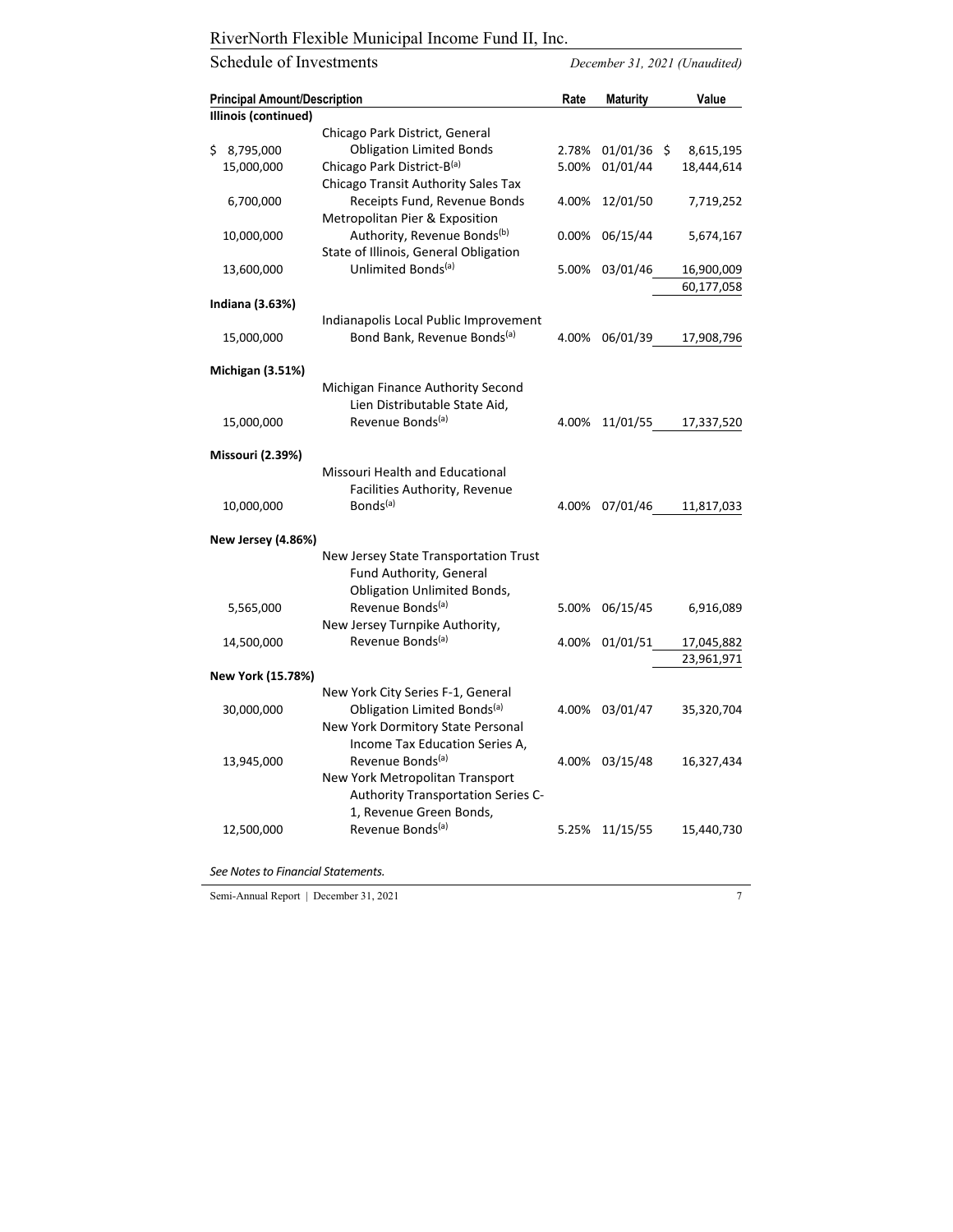Schedule of Investments *December 31, 2021 (Unaudited)*  **Principal Amount/Description Rate Maturity Value New York (continued)** \$ 10,000,000 New York State Urban Development Corp., Revenue Bonds 3.00% 03/15/42 \$ 10,759,378 77,848,246 **Ohio (0.59%)** 2,490,000 Buckeye Tobacco Settlement Financing Authority, Revenue Bonds 5.00% 06/01/55 2,893,691 **Pennsylvania (4.97%)** 5,300,000 City of Philadelphia PA Airport Revenue, Revenue Bonds 4.00% 07/01/46 6,182,883 14,660,000 Pennsylvania Turnpike Commission Series A, Revenue Bonds(a) 5.00% 12/01/49 18,317,040 24,499,923 **Puerto Rico (1.07%)** 1,309,000 GDB Debt Recovery Authority of Puerto Rico, Revenue Bonds 7.50% 08/20/40 1,250,095 3,500,000 Puerto Rico Sales Tax Financing Corp. Sales Tax Revenue, Restructured Series A-1, Revenue Bonds 5.00% 07/01/58 4.060.200 5,310,295 **Tennessee (0.32%)** 1,800,000 New Memphis Arena Public Building Authority, Revenue Bonds<sup>(b)</sup>  $0.00\% \quad 04/01/44 \quad 1.022,164$  1,000,000 New Memphis Arena Public Building Authority, Revenue Bonds(b) 0.00% 04/01/45 549,525 1,571,689 **Texas (1.27%)** 5,420,000 City of Lubbock TX Electric Light & Power System Revenue, Revenue Bonds 4.00% 04/15/51 6,252,477 **Utah (2.81%)** 11,000,000 City of Salt Lake City UT Airport Revenue, Revenue Bonds(a) 5.00% 07/01/51 13,873,083 **Virginia (3.37%)** 14,125,000 Hampton Roads Transportation Accountability Commission, Revenue Bonds<sup>(a)</sup> 4.00% 07/01/55 16.611.096 **Washington (2.82%)** 10,000,000 Port of Seattle WA, Revenue Bonds<sup>(a)</sup> 5.00% 08/01/46 12,683,143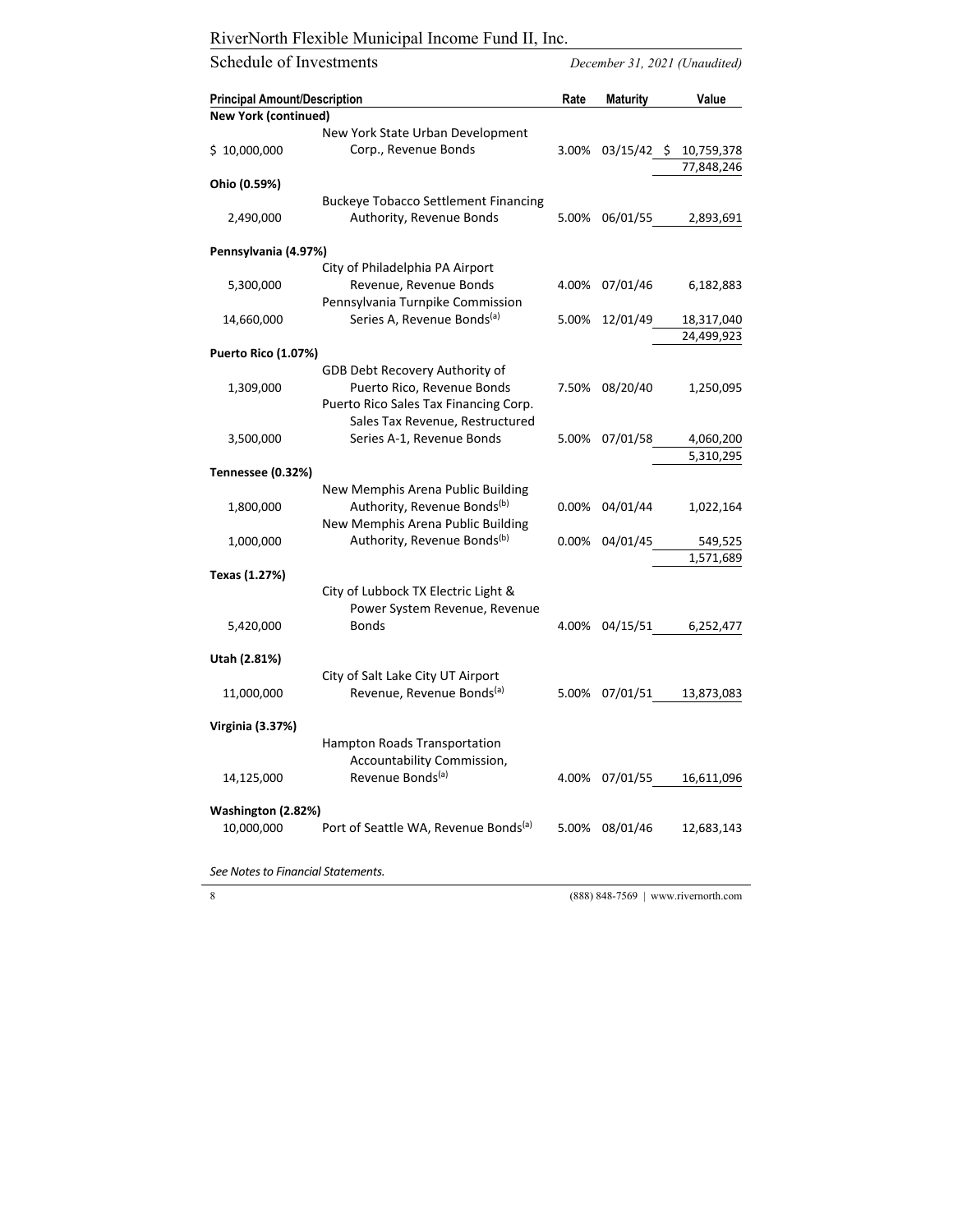| Schedule of Investments             |                                                        |       |                        | December 31, 2021 (Unaudited) |
|-------------------------------------|--------------------------------------------------------|-------|------------------------|-------------------------------|
| <b>Principal Amount/Description</b> |                                                        | Rate  | <b>Maturity</b>        | Value                         |
| <b>Washington (continued)</b>       |                                                        |       |                        |                               |
|                                     | Washington State Convention Center                     |       |                        |                               |
|                                     | Public Facilities District, Revenue                    |       |                        |                               |
| 1,065,000<br>\$                     | <b>Bonds</b>                                           | 4.00% | $07/01/34 \; \text{S}$ | 1,242,731                     |
|                                     |                                                        |       |                        | 13,925,874                    |
| Washington D.C. (2.50%)             |                                                        |       |                        |                               |
|                                     | Metropolitan Washington Airports                       |       |                        |                               |
|                                     | Authority DC Series, Revenue                           |       |                        |                               |
| 10,000,000                          | Bonds <sup>(a)</sup>                                   | 5.00% | 10/01/44               | 12,342,879                    |
| <b>Wyoming (3.61%)</b>              |                                                        |       |                        |                               |
|                                     | University of Wyoming, Revenue                         |       |                        |                               |
| 5,000,000                           | <b>Bonds</b>                                           | 4.00% | 06/01/43               | 5,956,180                     |
|                                     | University of Wyoming, Revenue                         |       |                        |                               |
| 5,000,000                           | <b>Bonds</b>                                           | 4.00% | 06/01/45               | 5,927,783                     |
|                                     | University of Wyoming, Revenue                         |       |                        |                               |
| 5,000,000                           | <b>Bonds</b>                                           | 4.00% | 06/01/46               | 5,920,079                     |
|                                     |                                                        |       |                        | 17,804,042                    |
| <b>TOTAL MUNICIPAL BONDS</b>        |                                                        |       |                        |                               |
| (Cost \$387,624,655)                |                                                        |       |                        | 399,412,378                   |
|                                     |                                                        |       |                        |                               |
| <b>Shares/Description</b>           |                                                        |       |                        | Value                         |
| SHORT-TERM INVESTMENTS (3.61%)      |                                                        |       |                        |                               |
| 17,820,691                          | BlackRock Liquidity Funds MuniCash (7 Day Yield 0.01%) |       |                        | \$<br>17,822,473              |
| <b>TOTAL SHORT-TERM INVESTMENTS</b> |                                                        |       |                        |                               |
| (Cost \$17,822,766)                 |                                                        |       |                        | 17,822,473                    |
| TOTAL INVESTMENTS (140.87%)         |                                                        |       |                        |                               |
| (Cost \$674,075,204)                |                                                        |       | Ś                      | 694,728,995                   |
|                                     | Floating Rate Note Obligations (-42.43%)(c)            |       |                        | (209, 215, 000)               |
|                                     | Other Assets In Excess Of Liabilities (1.56%)          |       |                        | 7,611,620                     |
| <b>NET ASSETS (100.00%)</b>         |                                                        |       | Ś                      | 493,125,615                   |

*(a) All or portion of the principal amount transferred to a Tender Option Bond ("TOB") Issuer in exchange for TOB Residuals and cash.*

*(b) Issued with a zero coupon. Income is recognized through the accretion of discount.*

*(c) Face value of Floating Rate Notes issued in TOB transactions.*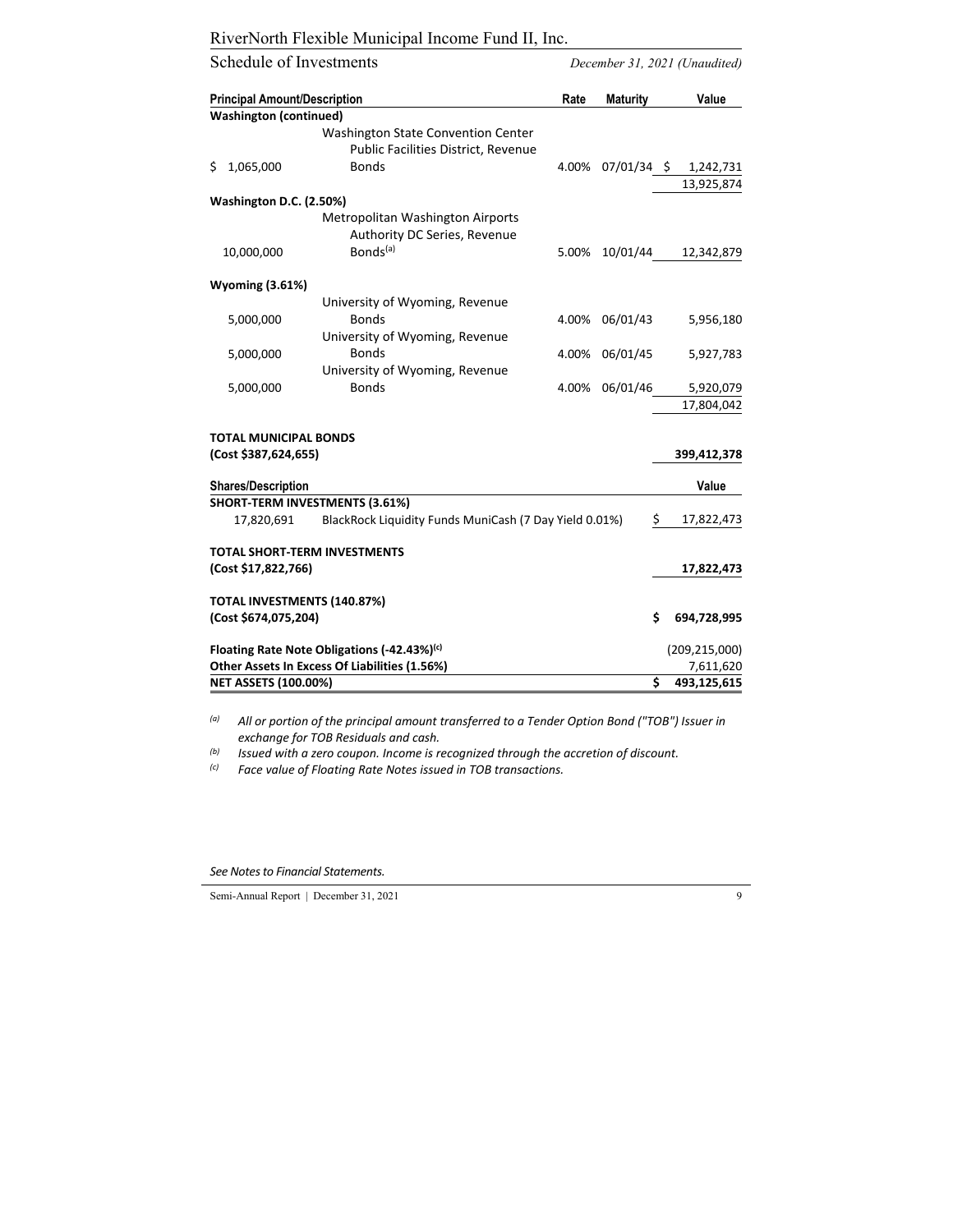# Schedule of Investments *December 31, 2021 (Unaudited)*

#### **Futures Contracts Sold:**

| <b>Description</b>     | <b>Contracts</b><br>(Short) | <b>Expiration</b><br>Date | <b>Notional</b><br>Value | <b>Value and Unrealized</b><br>Depreciation |
|------------------------|-----------------------------|---------------------------|--------------------------|---------------------------------------------|
| US 10-Yr U.S. Treasury |                             |                           |                          |                                             |
| Note Futures           | (1,775)                     | March 2022                | 231,582,031 \$           | (2,611,113)                                 |
| US Long Bond Future    | (675)                       | March 2022                | 108,295,313              | (2,026,587)                                 |
|                        |                             |                           | 339,877,344 \$           | (4,637,700)                                 |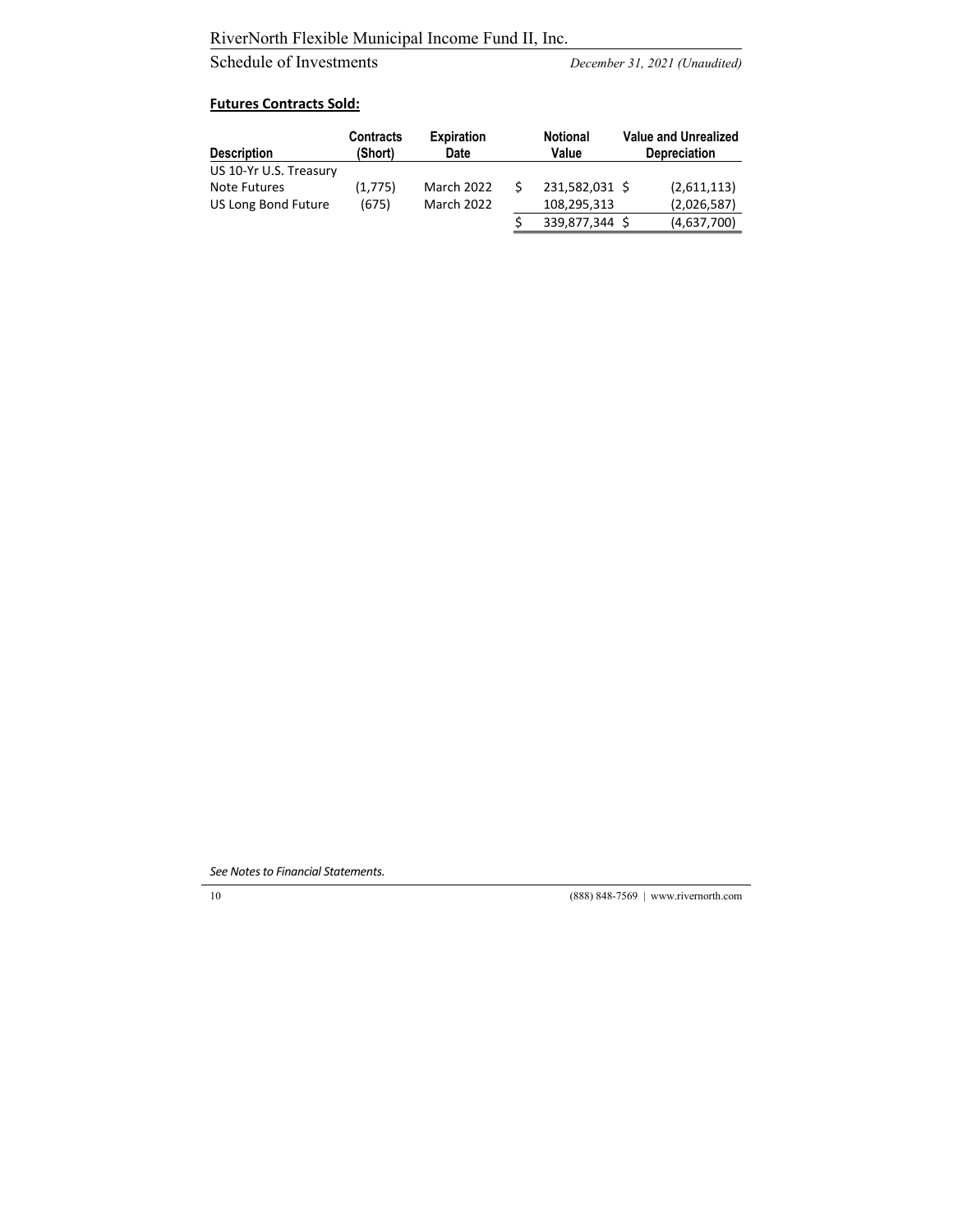December 31, 2021 (Unaudited)

| <b>ASSETS:</b>                                                          |             |             |
|-------------------------------------------------------------------------|-------------|-------------|
| Investments in securities:                                              |             |             |
| At cost                                                                 | $rac{5}{5}$ | 674,075,204 |
| At value                                                                |             | 694,728,995 |
| Cash                                                                    |             | 21,791      |
| Deposit with broker for futures contracts                               |             | 5,204,688   |
| Receivable for investments sold                                         |             | 825,368     |
| Interest receivable                                                     |             | 3,568,769   |
| Dividends receivable                                                    |             | 16,908      |
| Deferred offering costs (Note 9)                                        |             | 1,239       |
| Prepaid and other assets                                                |             | 6,332       |
| <b>Total Assets</b>                                                     |             | 704,374,090 |
|                                                                         |             |             |
| <b>LIABILITIES:</b>                                                     |             |             |
| Payable for Floating Rate Note Obligations                              |             | 209,215,000 |
| Payable for interest expense and fees on Floating Rate Note Obligations |             | 386,296     |
| Variation margin payable                                                |             | 490,625     |
| Payable for investments purchased                                       |             | 332,035     |
| Payable to Adviser                                                      |             | 824,519     |
| <b>Total Liabilities</b>                                                |             | 211,248,475 |
| <b>Net Assets</b>                                                       | Ś           | 493,125,615 |
| <b>NET ASSETS CONSIST OF:</b>                                           |             |             |
| Paid-in capital                                                         | \$          | 480,867,885 |
| Total distributable earnings                                            |             | 12,257,730  |
| <b>Net Assets</b>                                                       | Ś           | 493,125,615 |
| <b>PRICING OF SHARES:</b>                                               |             |             |
| <b>Net Assets</b>                                                       | \$          | 493,125,615 |
| Shares of common stock outstanding (50,000,000 of shares authorized, at |             |             |
| \$0.0001 par value per share)                                           |             | 24,351,756  |
| Net asset value per share                                               | \$          | 20.25       |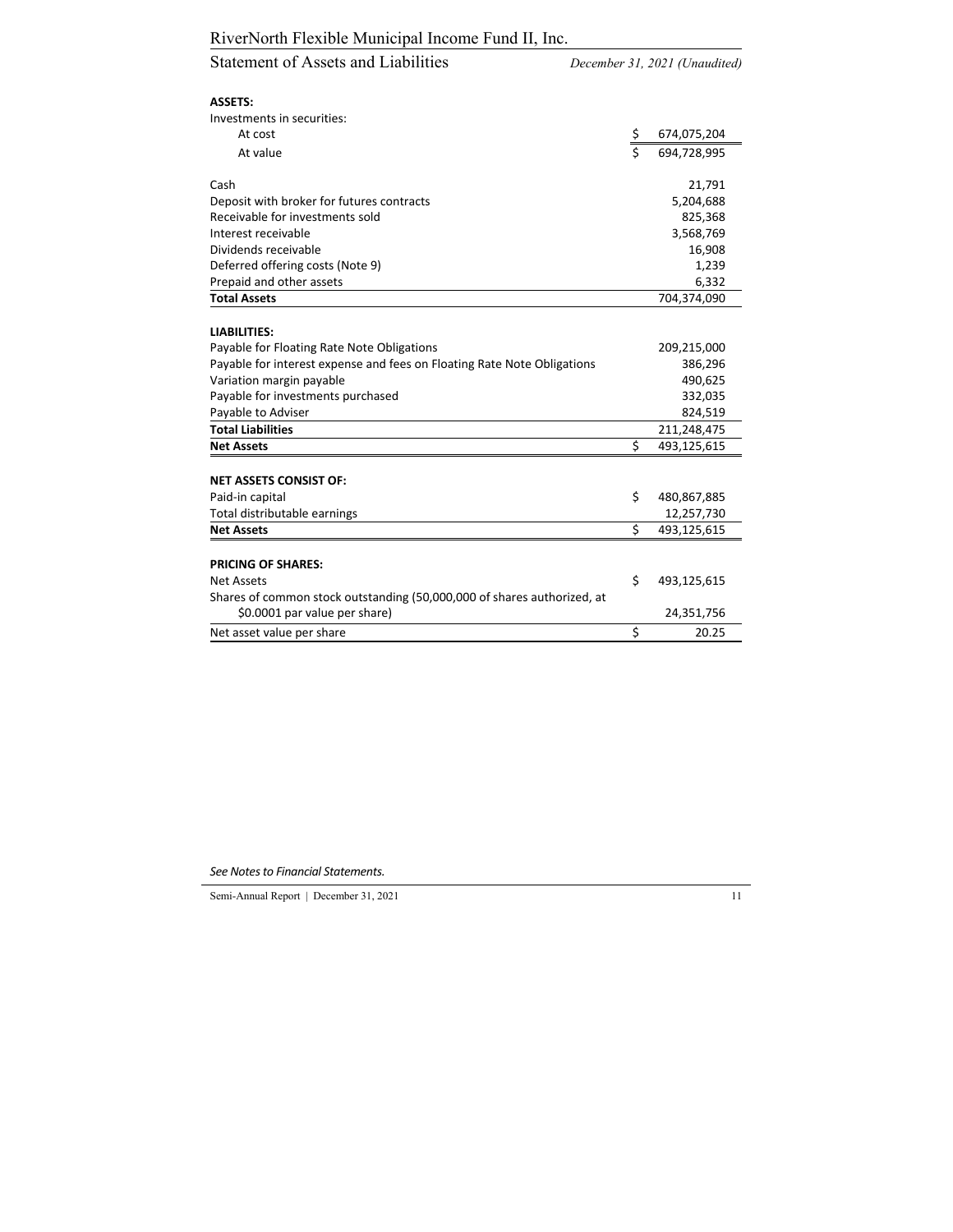| <b>Statement of Operations</b> | For the Six Months Ended December 31, 2021 (Unaudited) |
|--------------------------------|--------------------------------------------------------|
|--------------------------------|--------------------------------------------------------|

| <b>INVESTMENT INCOME:</b>                                             |                 |
|-----------------------------------------------------------------------|-----------------|
| Interest                                                              | \$<br>4,152,693 |
| <b>Dividends</b>                                                      | 5,783,000       |
| <b>Total Investment Income</b>                                        | 9,935,693       |
| <b>EXPENSES:</b>                                                      |                 |
| Investment Adviser fee                                                | 4,796,742       |
| Interest expense and fees on Floating Rate Note Obligations           | 419,445         |
| Legal expenses                                                        | 14,098          |
| <b>Total Expenses</b>                                                 | 5,230,285       |
| <b>Net Investment Income</b>                                          | 4,705,408       |
| <b>REALIZED AND UNREALIZED GAIN/(LOSS):</b>                           |                 |
| Net realized gain/(loss) on:<br>Investments                           | 2,639,639       |
| <b>Futures</b>                                                        | 2,444,857       |
| Net realized gain                                                     | 5,084,496       |
| Net change in unrealized appreciation/depreciation on:                |                 |
| Investments                                                           | (5,680,057)     |
| <b>Futures</b>                                                        | (2,087,666)     |
| Net change in unrealized appreciation/depreciation                    | (7, 767, 723)   |
| Net Realized and Unrealized Loss on Investments and Futures Contracts | (2,683,227)     |
| Net Increase in Net Assets Resulting from Operations                  | \$<br>2,022,181 |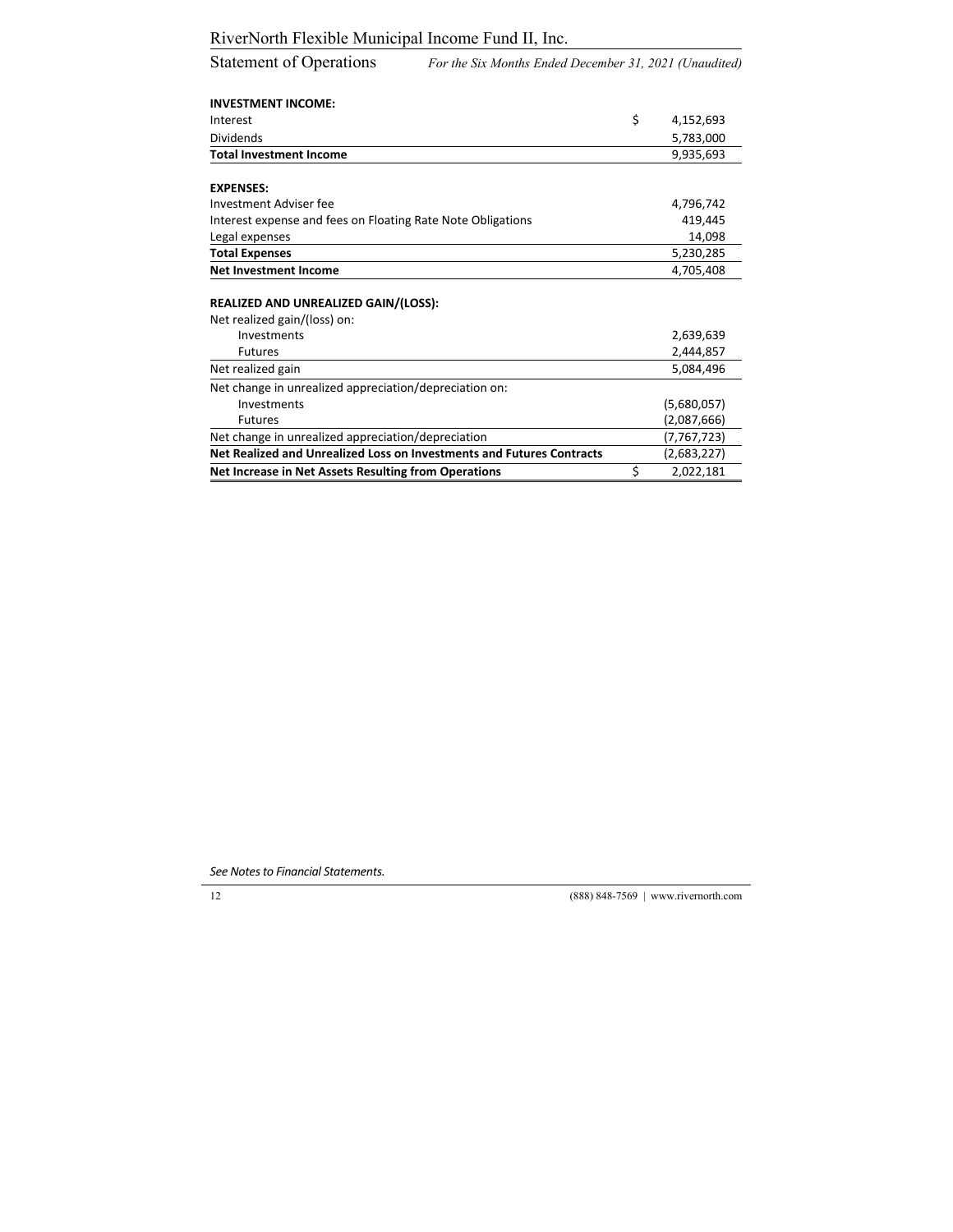# Statement of Changes in Net Assets

|                                                      |                         |                   |    | <b>For the Period</b>    |  |
|------------------------------------------------------|-------------------------|-------------------|----|--------------------------|--|
|                                                      | For the                 |                   |    | <b>February 24, 2021</b> |  |
|                                                      | <b>Six Months Ended</b> |                   |    | (Commencement of         |  |
|                                                      |                         | December 31, 2021 |    | Operations) to           |  |
|                                                      |                         | (Unaudited)       |    | June 30, 2021            |  |
| NET INCREASE IN NET ASSETS FROM OPERATIONS:          |                         |                   |    |                          |  |
| Net investment income                                | \$                      | 4,705,408         | \$ | 1,138,292                |  |
| Net realized gain                                    |                         | 5,084,496         |    | 1,062,789                |  |
| Net change in unrealized appreciation/depreciation   |                         | (7, 767, 723)     |    | 23,783,814               |  |
| Net increase in net assets resulting from operations |                         | 2,022,181         |    | 25,984,895               |  |
|                                                      |                         |                   |    |                          |  |
| <b>DISTRIBUTIONS TO SHAREHOLDERS:</b>                |                         |                   |    |                          |  |
| From distributable earnings                          |                         | (14,611,054)      |    | (1,889,548)              |  |
| From tax return of capital                           |                         |                   |    | (5,415,979)              |  |
| Net decrease in net assets from distributions to     |                         |                   |    |                          |  |
| shareholders                                         |                         | (14,611,054)      |    | (7, 305, 527)            |  |
|                                                      |                         |                   |    |                          |  |
| <b>CAPITAL SHARE TRANSACTIONS:</b>                   |                         |                   |    |                          |  |
| Proceeds from shares sold, net of offering costs     |                         |                   |    | 486,935,120              |  |
| Net increase in net assets from capital share        |                         |                   |    |                          |  |
| transactions                                         |                         |                   |    | 486,935,120              |  |
|                                                      |                         |                   |    |                          |  |
| Net Increase/(Decrease) in Net Assets                |                         | (12,588,873)      |    | 505,614,488              |  |
| <b>NET ASSETS:</b>                                   |                         |                   |    |                          |  |
| Beginning of period                                  |                         | 505,714,488       |    | 100,000                  |  |
| End of period                                        | Ś                       | 493,125,615       | Ś. | 505,714,488              |  |
|                                                      |                         |                   |    |                          |  |
| <b>OTHER INFORMATION:</b>                            |                         |                   |    |                          |  |
| <b>Share Transactions:</b>                           |                         |                   |    |                          |  |
| Shares outstanding- beginning of period              |                         | 24,351,756        |    | 5,000                    |  |
| Shares sold                                          |                         |                   |    | 24,346,756               |  |
| Shares outstanding - end of period                   |                         | 24,351,756        |    | 24,351,756               |  |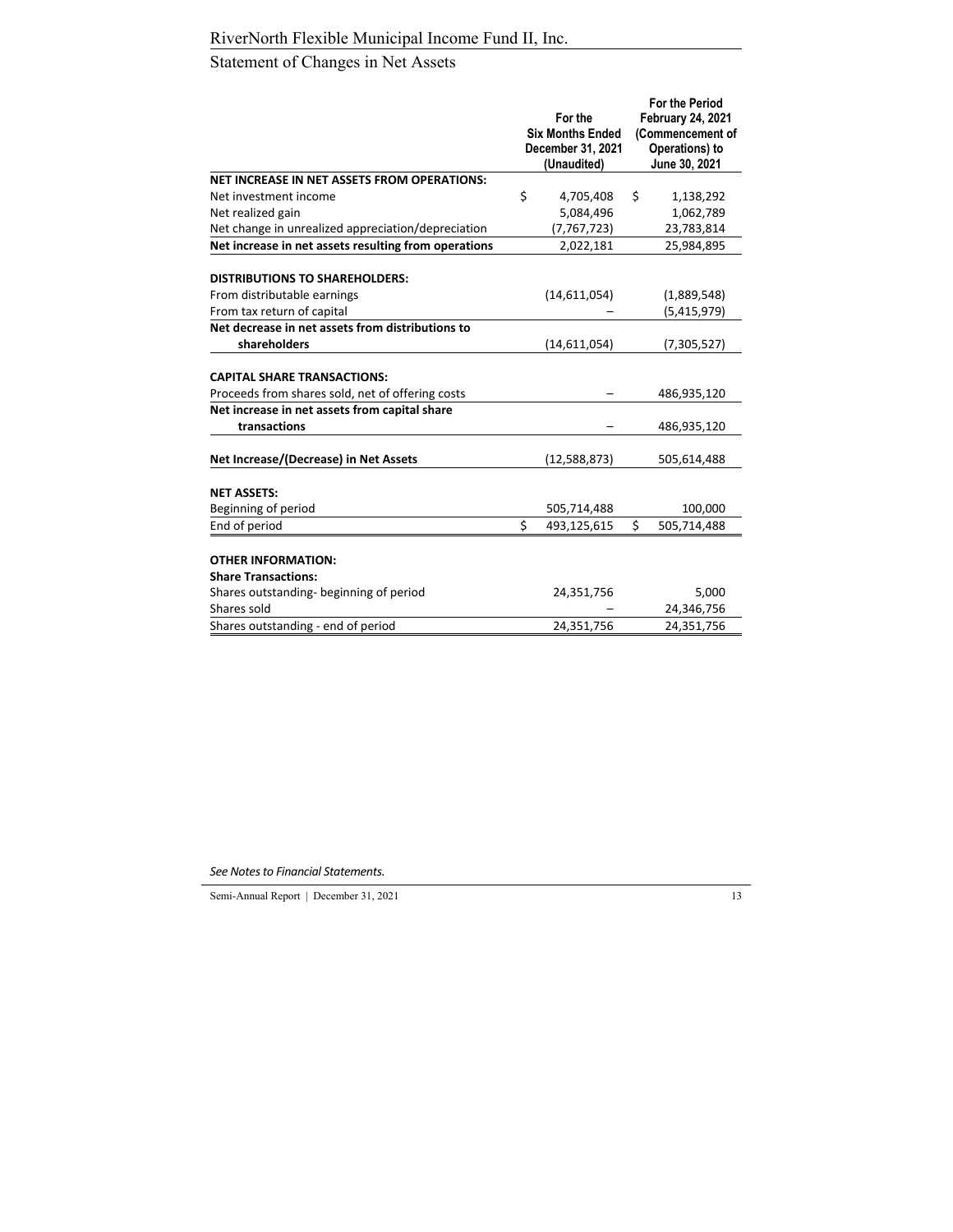| <b>CASH FLOWS FROM OPERATING ACTIVITIES:</b>                                   |                |                     |
|--------------------------------------------------------------------------------|----------------|---------------------|
| Net increase in net assets resulting from operations                           | Ś              | 2,022,181           |
| Adjustments to reconcile net increase in net assets from operations to net     |                |                     |
| cash used in operating activities:                                             |                |                     |
| Purchases of investment securities                                             |                | (250, 396, 424)     |
| Proceeds from disposition on investment securities                             |                | 154,061,735         |
| Amortization of premium and accretion of discount on investments, net          |                | 2,210,259           |
| Net proceeds from short-term investment securities                             |                | 70,413,974          |
| Net realized (gain)/loss on:                                                   |                |                     |
| Investments                                                                    |                | (2,639,639)         |
| Net change in unrealized appreciation/depreciation on:                         |                |                     |
| Investments                                                                    |                | 5,680,057           |
| (Increase)/Decrease in assets:                                                 |                |                     |
| Interest receivable                                                            |                | (1, 144, 614)       |
| Dividends receivable                                                           |                | 738,103             |
| Deferred offering costs                                                        |                | (1,239)             |
| Prepaid and other assets                                                       |                | (6, 332)            |
| Increase/(Decrease) in liabilities:                                            |                |                     |
| Variation margin payable on futures contracts                                  |                | (17, 964)           |
| Payable for interest expense and fees on Floating Rate Note Obligations        |                | 127,403             |
| Payable to Adviser                                                             |                | 42,950              |
| Other payables                                                                 |                | (4, 167)            |
| Net cash used in operating activities                                          | \$             | (18, 913, 717)      |
|                                                                                |                |                     |
| <b>CASH FLOWS FROM FINANCING ACTIVITIES:</b>                                   |                |                     |
| Net proceeds from floating rate note obligations                               | \$             | 35,750,000          |
| Cash distributions paid to common shareholders                                 |                | (14,611,054)        |
| Net cash provided by financing activities                                      | \$             | 21,138,946          |
|                                                                                |                |                     |
|                                                                                |                |                     |
|                                                                                |                |                     |
| Net increase in cash and restricted cash                                       |                | 2,225,229           |
| Cash and restricted cash, beginning of period                                  |                | 3,001,250           |
| Cash and restricted cash, end of period                                        | \$<br>\$<br>\$ | 5,226,479           |
|                                                                                |                |                     |
| SUPPLEMENTAL DISCLOSURE OF CASH FLOW INFORMATION:                              |                |                     |
| Cash paid during the period for interest expense and fees on floating rate     |                |                     |
| note obligations                                                               | \$             | 292,042             |
|                                                                                |                |                     |
| Reconciliation of restricted and unrestricted cash at the beginning of period  |                |                     |
| to the statement of assets and liabilities:                                    |                |                     |
| Deposit with broker for futures contracts                                      | \$             | 3,001,250           |
|                                                                                |                |                     |
| Reconciliation of restricted and unrestricted cash at the end of the period to |                |                     |
| the statement of assets and liabilities:                                       |                |                     |
| Cash<br>Deposit with broker for futures contracts                              | Ş<br>\$        | 21,791<br>5,204,688 |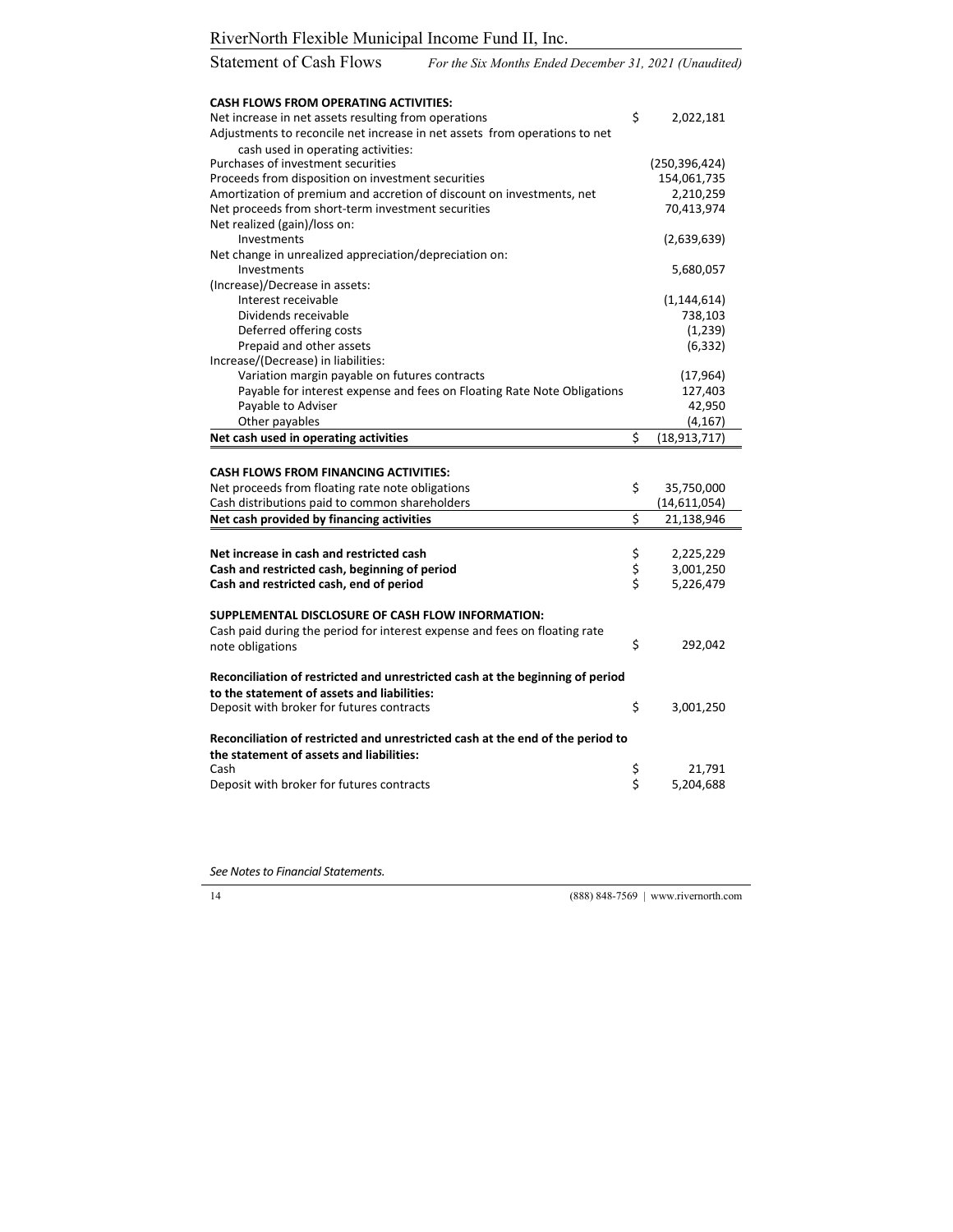Financial Highlights *For a share outstanding throughout the period presented* 

|                                                                                              | For the<br><b>Six Months Ended</b><br>December 31, 2021<br>(Unaudited) | <b>For the Period</b><br><b>February 24, 2021</b><br>(Commencement of<br>Operations) to<br>June 30, 2021 |
|----------------------------------------------------------------------------------------------|------------------------------------------------------------------------|----------------------------------------------------------------------------------------------------------|
| Net asset value - beginning of period                                                        | \$<br>20.77                                                            | \$<br>20.00                                                                                              |
| Income/(loss) from investment operations:                                                    |                                                                        |                                                                                                          |
| Net investment income <sup>(a)</sup>                                                         | 0.19                                                                   | 0.05                                                                                                     |
| Net realized and unrealized gain/(loss)                                                      | (0.11)                                                                 | 1.02                                                                                                     |
| Total income from investment operations                                                      | 0.08                                                                   | 1.07                                                                                                     |
| <b>Less distributions:</b>                                                                   |                                                                        |                                                                                                          |
| From net investment income                                                                   | (0.60)                                                                 | (0.08)                                                                                                   |
| From tax return of capital                                                                   |                                                                        | (0.22)                                                                                                   |
| <b>Total distributions</b>                                                                   | (0.60)                                                                 | (0.30)                                                                                                   |
| Net increase/(decrease) in net asset value                                                   | (0.52)                                                                 | 0.77                                                                                                     |
| Net asset value - end of period                                                              | \$<br>20.25                                                            | \$<br>20.77                                                                                              |
| Market price - end of period                                                                 | \$<br>19.86                                                            | \$<br>20.41                                                                                              |
| Total Return(b)                                                                              | $0.43%$ <sup>(c)</sup>                                                 | $5.39%$ <sup>(c)</sup>                                                                                   |
| Total Return - Market Price <sup>(b)</sup>                                                   | $0.23%$ <sup>(c)</sup>                                                 | $3.57%$ <sup>(c)</sup>                                                                                   |
| <b>Supplemental Data:</b>                                                                    |                                                                        |                                                                                                          |
| Net assets, end of period (in thousands)                                                     | \$<br>493,126                                                          | \$<br>505,714                                                                                            |
| Ratios to Average Net Assets (including interest on                                          |                                                                        |                                                                                                          |
| short term floating rate obligations) <sup>(d)</sup>                                         |                                                                        |                                                                                                          |
| Ratio of expenses to average net assets                                                      | $2.09%$ (e)(f)                                                         | $2.00%$ <sup>(e)(f)</sup>                                                                                |
| Ratio of net investment income to average net                                                |                                                                        |                                                                                                          |
| assets                                                                                       | $1.88\%$ <sup>(e)(f)</sup>                                             | $0.68%$ <sup>(e)(f)</sup>                                                                                |
| Ratios to Average Net Assets (excluding interest on<br>short term floating rate obligations) |                                                                        |                                                                                                          |
| Ratio of expenses to average net assets<br>Ratio of net investment income to average net     | $1.92%$ <sup>(e)(f)</sup>                                              | $1.81\%$ <sup>(e)(f)</sup>                                                                               |
| assets                                                                                       | $2.05\%$ <sup>(e)(f)</sup>                                             | $0.87\%$ <sup>(e)(f)</sup>                                                                               |
| Portfolio turnover rate                                                                      | $24%$ <sup>(c)</sup>                                                   | $67%$ <sup>(c)</sup>                                                                                     |
| Payable for floating rate obligations (in thousands)                                         | \$<br>209,215                                                          | \$<br>173,465                                                                                            |
| Asset coverage per \$1,000 of floating rate obligations                                      |                                                                        |                                                                                                          |
| payable <sup>(g)</sup>                                                                       | 3,359                                                                  | 3,917                                                                                                    |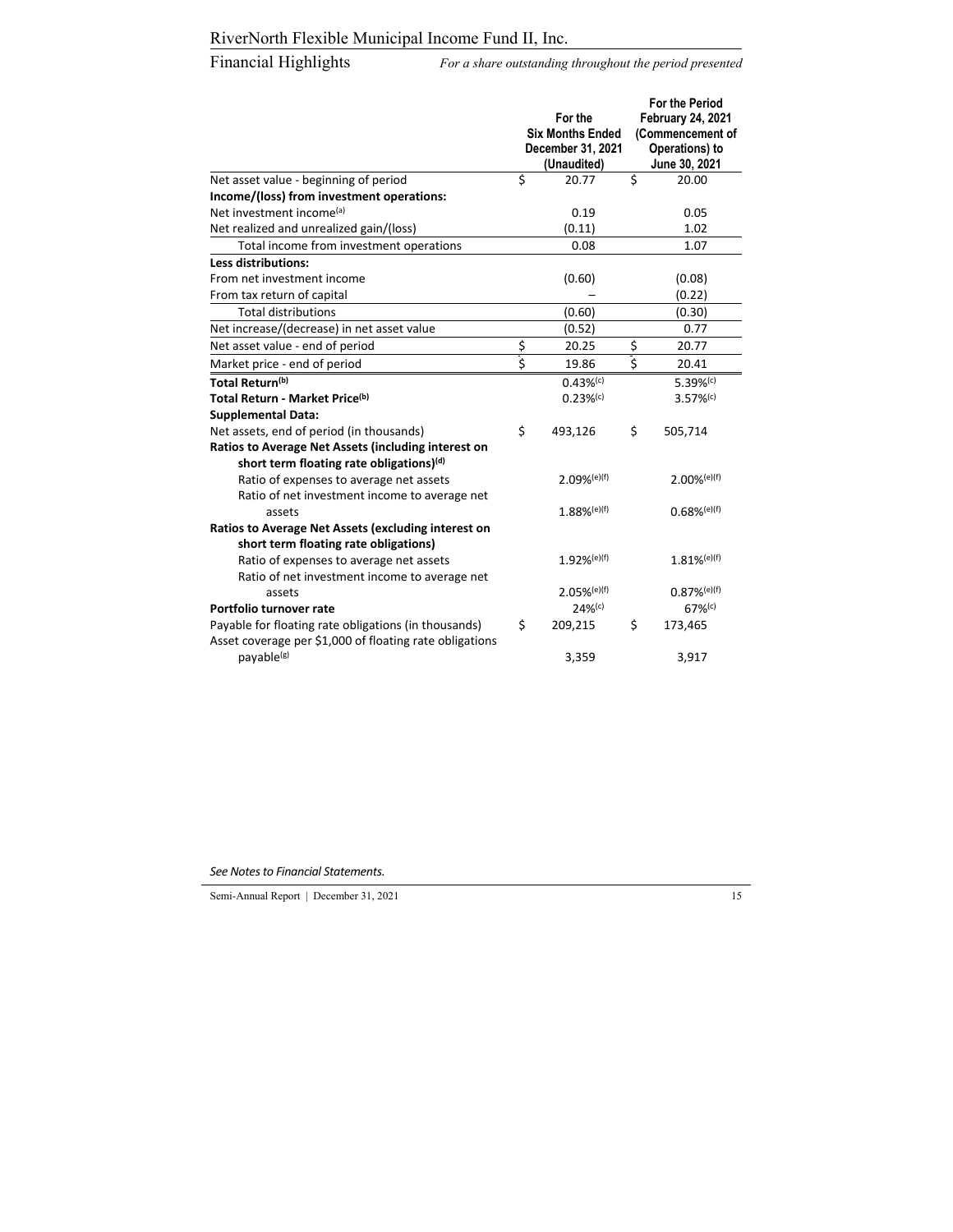Financial Highlights *For a share outstanding throughout the period presented* 

- *(a) Calculated using average shares throughout the period.*
- *(b) Total investment return is calculated assuming a purchase of common shares at the opening* on the first day and a sale at closing on the last day of each period reported. For purposes of *this calculation, dividends and distributions, if any, are assumed to be reinvested at prices obtained under the Fund's dividend reinvestment plan. Total investment returns do not reflect brokerage commissions, if any. Periods less than one year are not annualized.*
- *(c) Not annualized.*
- *(d) Interest expense relates to the cost of tender option bond transactions (See Note 2).*
- *(e) Annualized.*
- *(f) The ratios exclude the impact of expenses of the underlying funds in which the Fund invests as represented in the Schedule of Investments.*
- *(g) Calculated by subtracting the Fund's total liabilities (excluding the debt balance and accumulated unpaid interest) from the Fund's total assets and dividing by the outstanding debt balance.*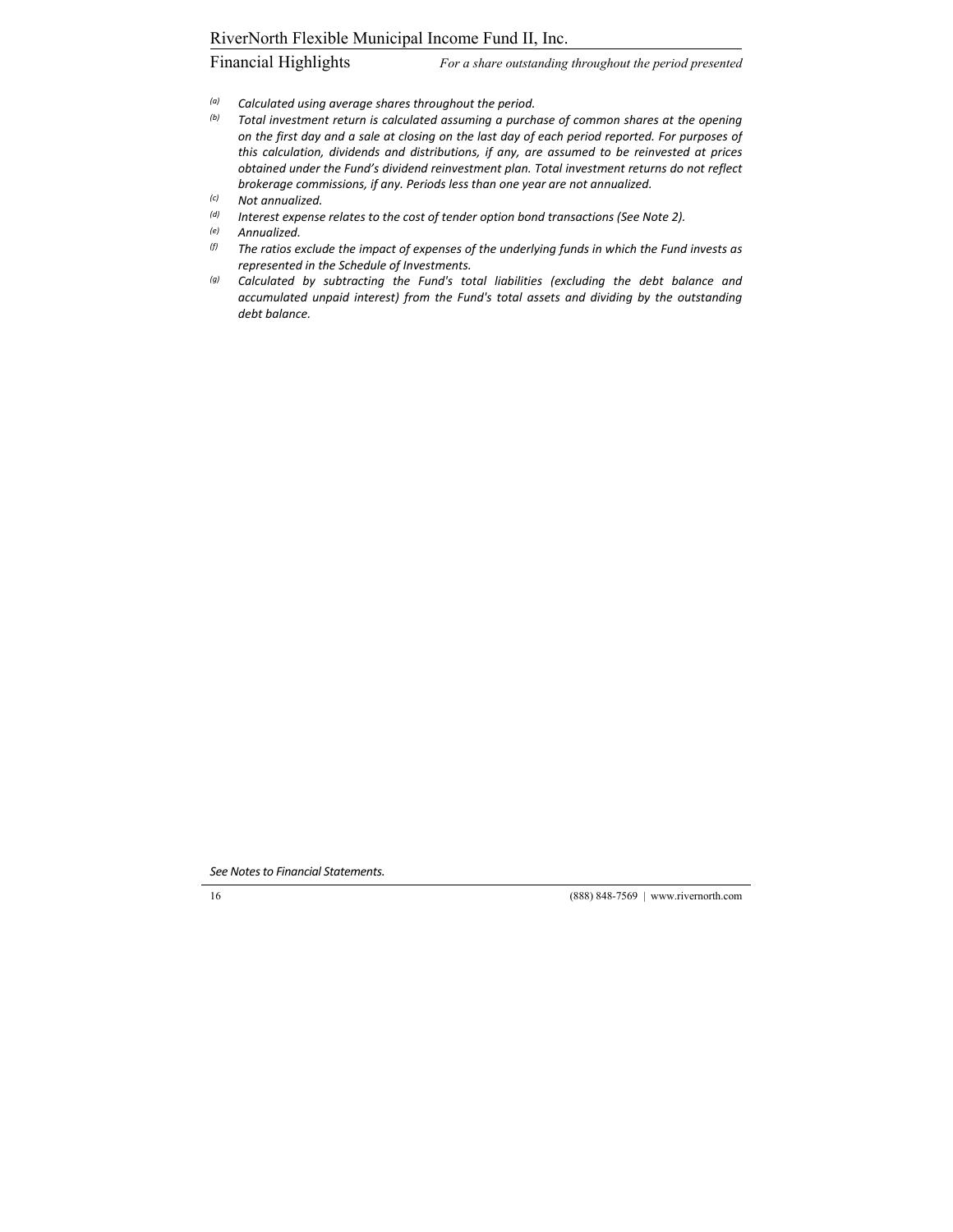# Notes to Financial Statements *December 31, 2021 (Unaudited)*

#### 1. ORGANIZATION

RiverNorth Flexible Municipal Income Fund II, Inc. (the "Fund") was organized as a Maryland corporation on June 10, 2020 pursuant to its Articles of Incorporation, which were amended and restated on January 13, 2021 ("Articles of Incorporation"). The Fund commenced operations on February 24, 2021 and had no operations until that date other than those related to organizational matters and the registration of its shares under applicable securities laws.

The Fund is a diversified, closed‐end management investment company registered under the Investment Company Act of 1940, as amended (the "1940 Act"). The Articles of Incorporation permit the Board of Directors (the "Board" or "Directors") to authorize and issue fifty million shares of common stock with \$0.0001 par value per share. The Fund is considered an investment company and therefore follows the Investment Company accounting and reporting guidance of the Financial Accounting Standards Board ("FASB") Accounting Standards Codification ("ASC") 946 – Investment Companies.

The Fund will terminate on or before February 26, 2036; provided, that if the Board believes that under then‐current market conditions it is in the best interests of the Fund to do so, the Fund may extend the Termination Date once for up to one year, and once for an additional six months. The Fund may be converted to an open‐end investment company at any time if approved by the Board and the shareholders. Within twelve months prior to the termination date, the Fund may conduct a tender offer to purchase 100% of the then outstanding shares. Following the completion of the tender offer, the Fund must have at least \$100 million of net assets. The Board may then eliminate the termination date and convert the Fund to a perpetual structure upon the affirmative vote of a majority of the Board.

The Fund's investment adviser is RiverNorth Capital Management, LLC (the "Adviser") and the Fund's sub‐adviser is MacKay Shields, LLC (the "Sub‐Adviser"). The Fund's primary investment objective is to seek current income exempt from regular U.S. federal income taxes (but which may be includable in taxable income for purposes of the Federal alternative minimum tax). The Fund's secondary investment objective is total return.

#### 2. SIGNIFICANT ACCOUNTING POLICIES

The following is a summary of significant accounting policies followed by the Fund. These policies are in conformity with generally accepted accounting principles in the United States of America ("U.S. GAAP"). The financial statements are prepared in accordance with U.S. GAAP, which requires management to make estimates and assumptions that affect the reported amounts and disclosures, including the disclosure of contingent assets and liabilities, in the financial statements during the reporting period. Management believes the estimates and security valuations are appropriate; however, actual results may differ from those estimates, and the security valuations reflected in the financial statements may differ from the value the Fund ultimately realizes upon sale of the securities. The financial statements have been prepared as of the close of the New York Stock Exchange ("NYSE") on December 31, 2021.

The Fund invests in closed‐end funds, each of which has its own investment risks. Those risks can affect the value of the Fund's investments and therefore the value of the Fund's shares. To the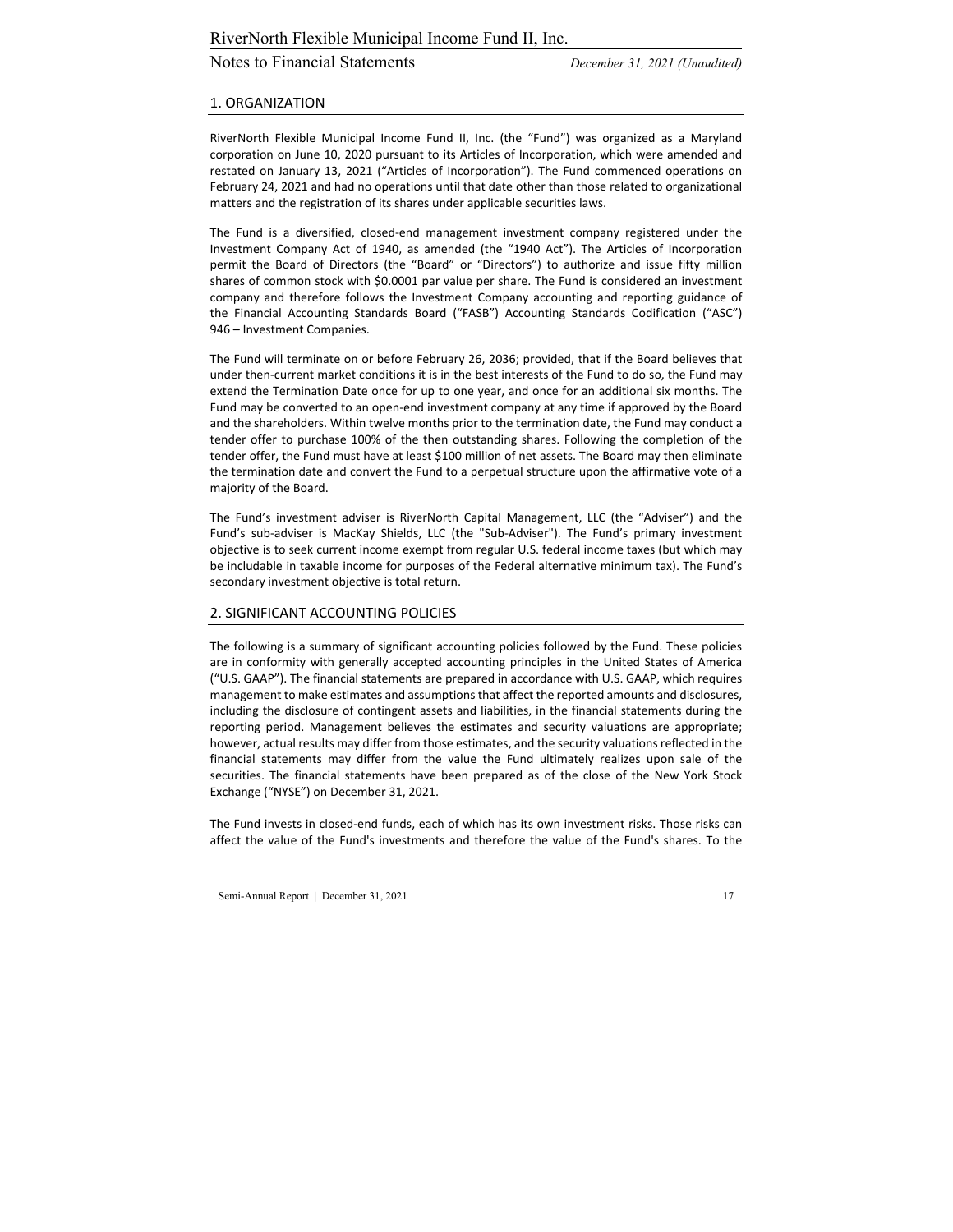extent that the Fund invests more of its assets in one closed end fund than in another, the Fund will have greater exposure to the risks of that closed end fund.

**Security Valuation:** The Fund's investments are generally valued at their fair value using market quotations. If a market value quotation is unavailable a security may be valued at its estimated fair value as described in Note 3.

**Security Transactions and Investment Income:** The Fund follows industry practice and records securities transactions on the trade date basis. The specific identification method is used for determining gains or losses for financial statements and income tax purposes. Dividend income is recorded on the ex‐dividend date, and interest income and expenses are recorded on an accrual basis. Discounts and premiums on securities purchased are amortized or accreted using the effective interest method over the life of the respective securities.

**Federal Income Taxes:** The Fund makes no provision for federal income tax. The Fund intends to qualify each year as a "regulated investment company" ("RIC") under Subchapter M of the Internal Revenue Code of 1986, as amended (the "IRC"). In order to qualify as a RIC, the Fund must, among other things, satisfy income, asset diversification and distribution requirements. As long as it so qualifies, the fund will not be subject to U.S. federal income tax to the extent that it distributes annually its investment company taxable income and its "net capital gain". If the Fund retains any investment company taxable income or net capital gain, it will be subject to U.S. federal income tax on the retained amount at regular corporate tax rates. In addition, if the Fund fails to qualify as a RIC for any taxable year, it will be subject to U.S. federal income tax on all of its income and gains at regular corporate tax rates.

As of and during the six months ended December 31, 2021, the Fund did not have a liability for any unrecognized tax benefits. The Fund files U.S. federal, state, and local tax returns as required. The Fund's tax returns are subject to examination by the relevant tax authorities until expiration of the applicable statute of limitations, which is generally three years after the filing of the tax return for federal purposes and four years for most state returns. Tax returns for open years have incorporated no uncertain tax positions that require a provision for income taxes.

The Fund recognizes interest and penalties, if any, related to unrecognized tax benefits as income tax expenses on the Statement of Operations. During the six months ended December 31, 2021, the Fund did not incur any interest or penalties.

**Distributions to Shareholders:** Distributions to shareholders, which are paid monthly and determined in accordance with income tax regulations, are recorded on the ex‐dividend date. The treatment for financial reporting purposes of distributions made to shareholders during the year from net investment income or net realized capital gains may differ from their ultimate treatment for federal income tax purposes. These differences are caused primarily by differences in the timing of recognition of certain components of income, expense, or realized capital gain for federal income tax purposes. Where such differences are permanent in nature, they are reclassified in the components of the net assets based on their ultimate characterization for federal income tax purposes. Any such reclassification will have no effect on net assets, results of operations or net asset value ("NAV") per share of the Fund.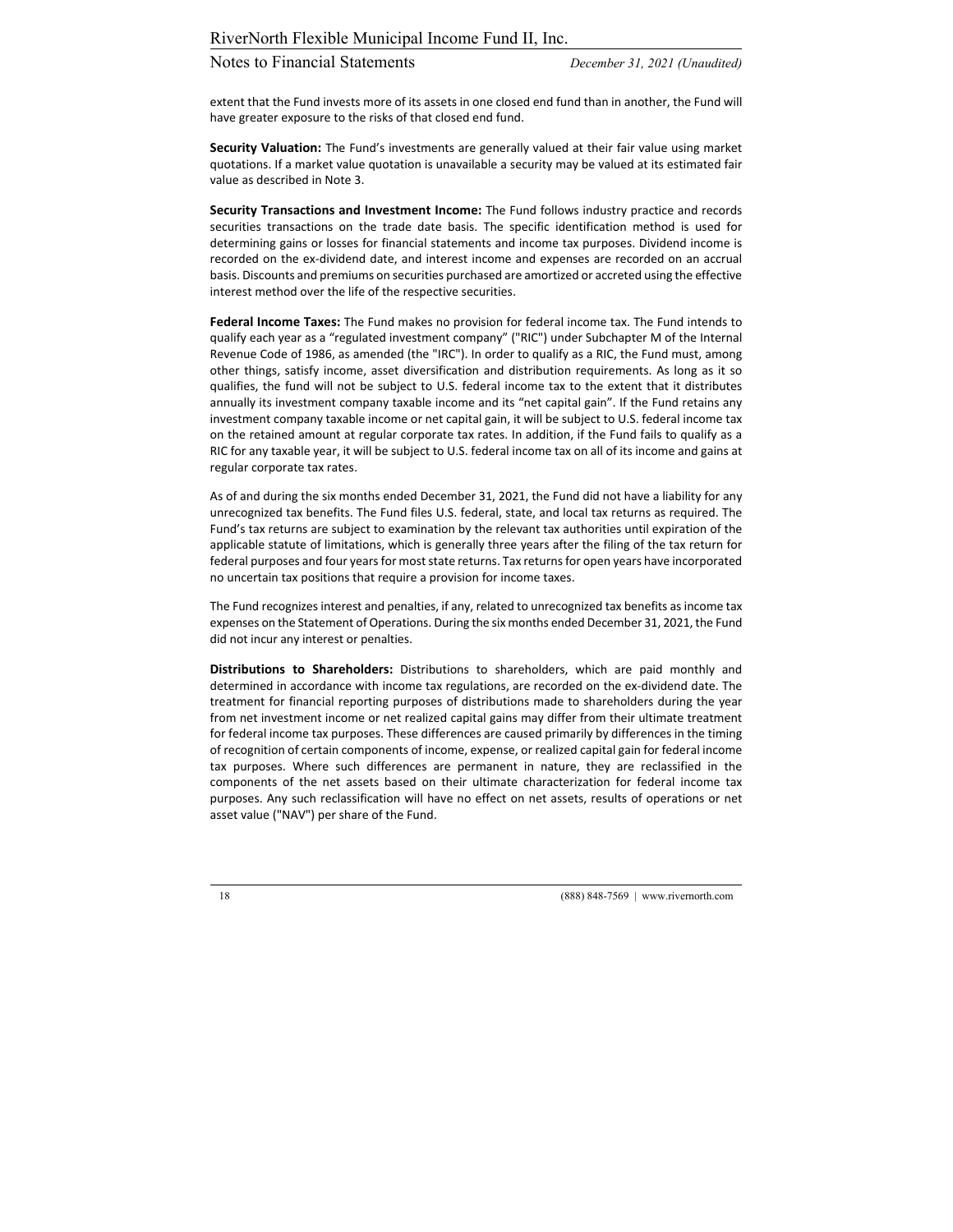The Fund maintains a level distribution policy. The Fund distributes to common shareholders regular monthly cash distributions of its net investment income. In addition, the Fund distributes its net realized capital gains, if any, at least annually. At times, to maintain a stable level of distributions, the Fund may pay out less than all of its net investment income or pay out accumulated undistributed income, or return of capital, in addition to current net investment income. Any distribution that is treated as a return of capital generally will reduce a common shareholder's basis in his or her shares, which may increase the capital gain or reduce the capital loss realized upon the sale of such shares. Any amounts received in excess of a common shareholder's basis are generally treated as capital gain, assuming the shares are held as capital assets. The Board approved the implementation of the level distribution policy to make monthly cash distributions to common shareholders. The Fund made monthly distributions to common shareholders set at a level monthly rate of \$0.10 per common share for the six-month period ended December 31, 2021.

**Tender Option Bonds:** The Fund may leverage its assets through the use of proceeds received from tender option bond ("TOB") transactions. In a TOB transaction, a tender option bond trust (a "TOB Issuer") is typically established, which forms a special purpose trust into which the Fund, or an agent on behalf of the Fund, transfers municipal bonds or other municipal securities ("Underlying Securities"). A TOB Issuer typically issues two classes of beneficial interests: short-term floating rate notes ("TOB Floaters") with a fixed principal amount representing a senior interest in the Underlying Securities, and which are generally sold to third party investors, and residual interest municipal tender option bonds ("TOB Residuals") representing a subordinate interest in the Underlying Securities, and which are generally issued to the Fund. The interest rate on the TOB Floaters resets periodically, usually weekly, to a prevailing market rate, and holders of the TOB Floaters are granted the option to tender their TOB Floaters back to the TOB Issuer for repurchase at their principal amount plus accrued interest thereon periodically, usually daily or weekly. The Fund may invest in both TOB Floaters and TOB Residuals, including TOB Floaters and TOB Residuals issued by the same TOB Issuer. The Fund may not invest more than 5% of its "Managed Assets" in any single TOB Issuer. Managed Assets is defined as total assets of the Fund, including assets attributable to leverage, minus liabilities (other than debt representing leverage and any preferred stock that may be outstanding).

As a result of Section 619 of the Dodd‐Frank Wall Street Reform and Consumer Protection Act and the rules thereunder (collectively, the "Volcker Rule"), banking entities are generally prohibited from sponsoring the TOB Issuer, and instead the Fund may serve as the sponsor of a TOB issuer ("Fund‐sponsored TOB") and establish, structure and "sponsor" a TOB Issuer in which it holds TOB Residuals. In connection with Fund‐sponsored TOBs, the Fund may contract with a third‐party to perform some or all of the Fund's duties as sponsor. The Fund's role under the Fund‐sponsored TOB structure may increase its operational and regulatory risk. If the third‐party is unable to perform its obligations as an administrative agent, the Fund itself would be subject to such obligations or would need to secure a replacement agent. The obligations that the Fund may be required to undertake could include reporting and recordkeeping obligations under the IRC and federal securities laws and contractual obligations with other TOB service providers.

Under the Fund‐sponsored TOB structure, the TOB Issuer receives Underlying Securities from the Fund through (or as) the sponsor and then issues TOB Floaters to third party investors and TOB Residuals to the Fund. The Fund is paid the cash (less transaction expenses, which are borne by the Fund) received by the TOB Issuer from the sale of TOB Floaters and typically will invest the cash in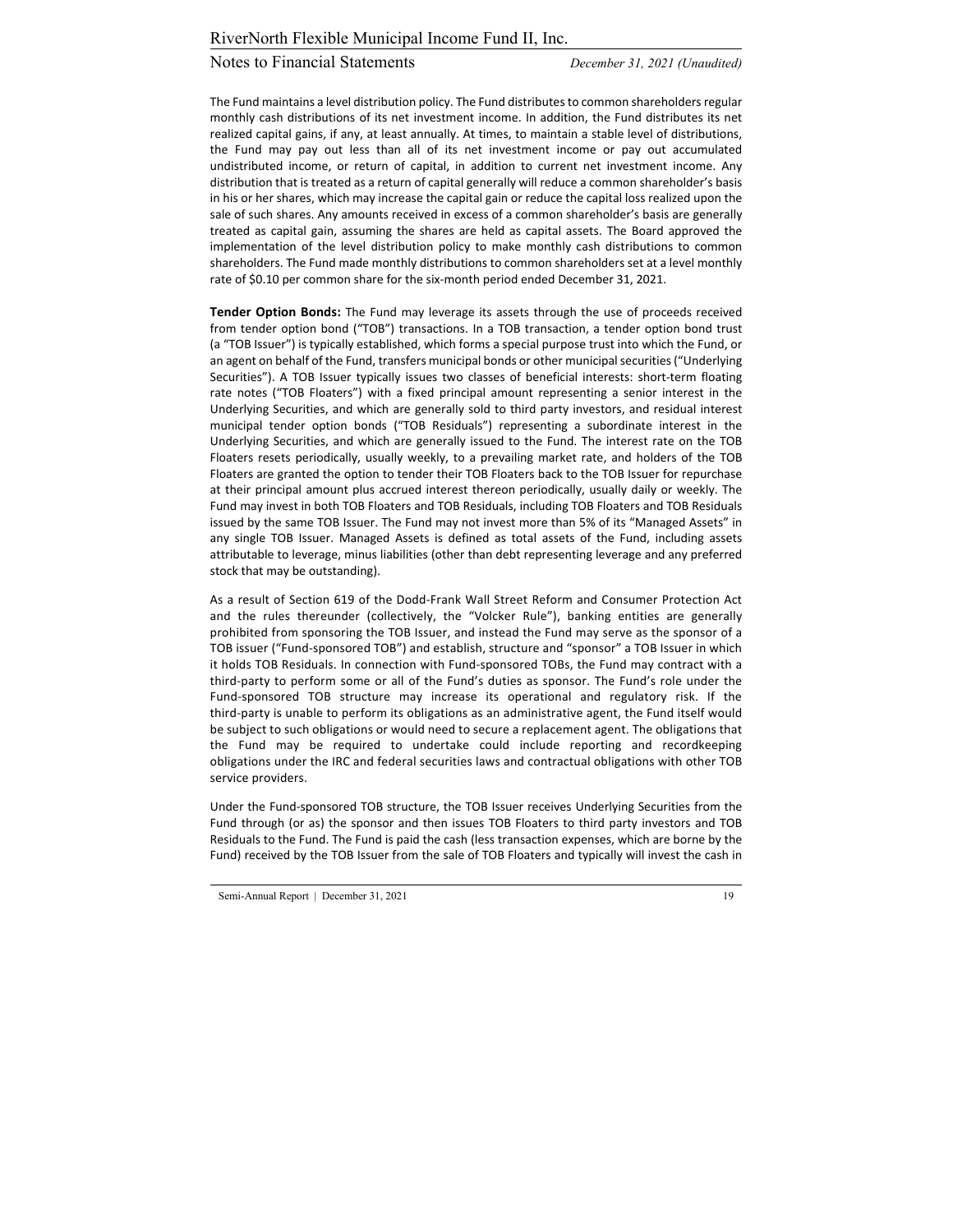additional municipal bonds or other investments permitted by its investment policies. TOB Floaters may have first priority on the cash flow from the securities held by the TOB Issuer and are enhanced with a liquidity support arrangement from a bank or an affiliate of the sponsor (the "liquidity provider"), which allows holders to tender their position back to the TOB Issuer at par (plus accrued interest). The Fund, in addition to receiving cash from the sale of TOB Floaters, also receives TOB Residuals. TOB Residuals provide the Fund with the right to (1) cause the holders of TOB Floaters to tender their notes to the TOB Issuer at par (plus accrued interest), and (2) acquire the Underlying Securities from the TOB Issuer. In addition, all voting rights and decisions to be made with respect to any other rights relating to the Underlying Securities deposited in the TOB Issuer are passed through to the Fund, as the holder of TOB Residuals. Such a transaction, in effect, creates exposure for the Fund to the entire return of the Underlying Securities deposited in the TOB Issuer, with a net cash investment by the Fund that is less than the value of the Underlying Securities deposited in the TOB Issuer. This multiplies the positive or negative impact of the Underlying Securities' return within the Fund (thereby creating leverage). Income received from TOB Residuals will vary inversely with the short term rate paid to holders of TOB Floaters and in most circumstances, TOB Residuals represent substantially all of the Underlying Securities' downside investment risk and also benefits disproportionately from any potential appreciation of the Underlying Securities' value. The amount of such increase or decrease is a function, in part, of the amount of TOB Floaters sold by the TOB Issuer of these securities relative to the amount of TOB Residuals that it sells. The greater the amount of TOB Floaters sold relative to TOB Residuals, the more volatile the income paid on TOB Residuals will be. The price of TOB Residuals will be more volatile than that of the Underlying Securities because the interest rate is dependent on not only the fixed coupon rate of the Underlying Securities, but also on the short-term interest rate paid on TOB Floaters.

For TOB Floaters, generally, the interest rate earned will be based upon the market rates for municipal securities with maturities or remarketing provisions that are comparable in duration to the periodic interval of the tender option, which may vary from weekly, to monthly, to extended periods of one year or multiple years. Since the option feature has a shorter term than the final maturity or first call date of the Underlying Securities deposited in the TOB Issuer, the Fund, if it is the holder of the TOB Floaters, relies upon the terms of the agreement with the financial institution furnishing the option as well as the credit strength of that institution. As further assurance of liquidity, the terms of the TOB Issuer provide for a liquidation of the Underlying Security deposited in the TOB Issuer and the application of the proceeds to pay off the TOB Floaters.

The TOB Issuer may be terminated without the consent of the Fund upon the occurrence of certain events, such as the bankruptcy or default of the issuer of the Underlying Securities deposited in the TOB Issuer, a substantial downgrade in the credit quality of the issuer of the securities deposited in the TOB Issuer, the inability of the TOB Issuer to obtain liquidity support for the TOB Floaters, a substantial decline in the market value of the Underlying Securities deposited in the TOB Issuer, or the inability of the sponsor to remarket any TOB Floaters tendered to it by holders of the TOB Floaters. In such an event, the TOB Floaters would be redeemed by the TOB Issuer at par (plus accrued interest) out of the proceeds from a sale of the Underlying Securities deposited in the TOB Issuer. If this happens, the Fund would be entitled to the assets of the TOB Issuer, if any, that remain after the TOB Floaters have been redeemed at par (plus accrued interest). If there are insufficient proceeds from the sale of these Underlying Securities to redeem all of the TOB Floaters at par (plus accrued interest), the liquidity provider or holders of the TOB Floaters would bear the losses on those securities and there would be no recourse to the Fund's assets (unless the Fund held a recourse TOB Residual).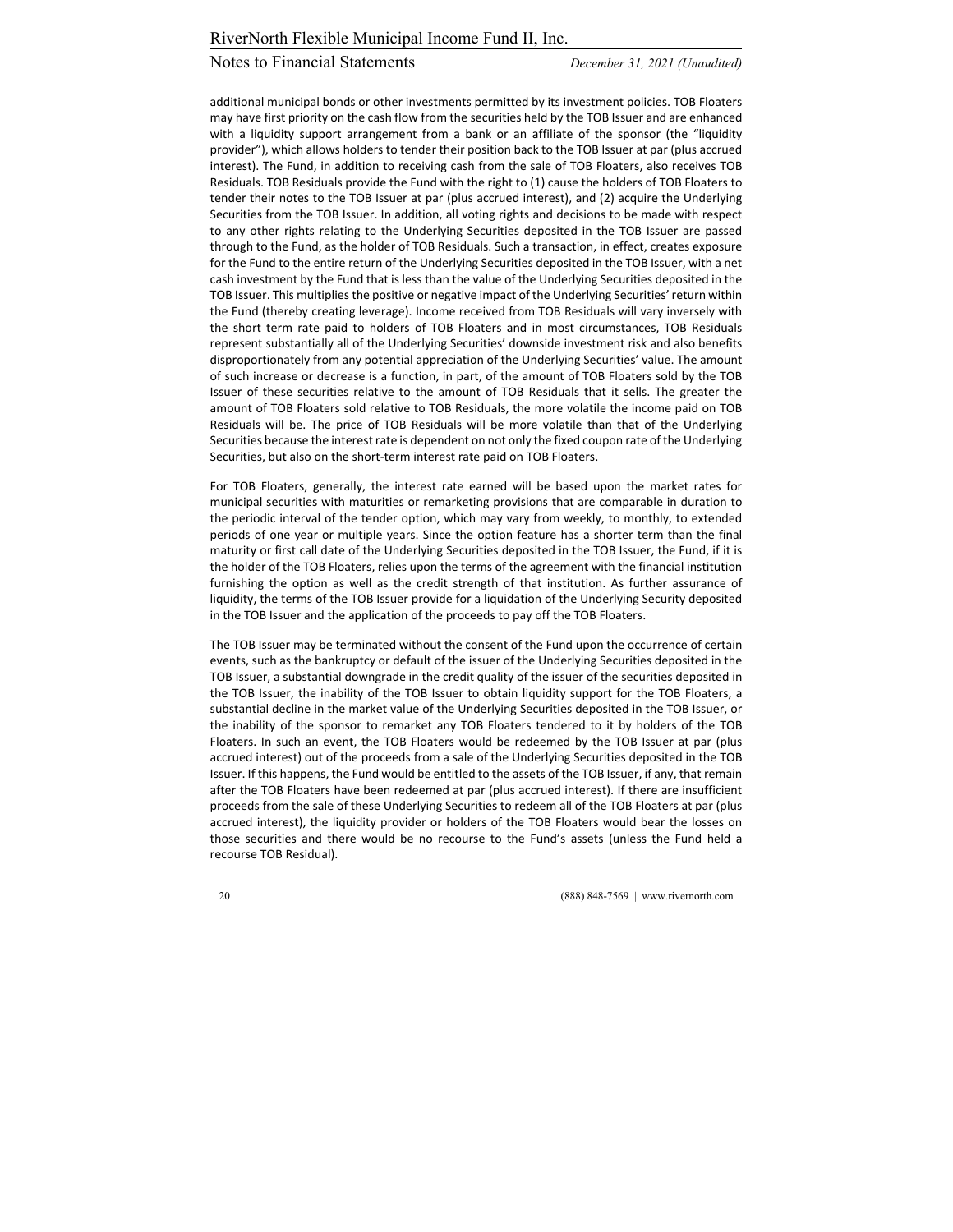# Notes to Financial Statements *December 31, 2021 (Unaudited)*

Pursuant to the Volcker Rule, to the extent that the remarketing agent is a banking entity, it would not be able to repurchase tendered TOB Floaters for its own account upon a failed remarketing. In the event of a failed remarketing, a banking entity serving as liquidity provider may loan the necessary funds to the TOB Issuer to purchase the tendered TOB Floaters. The TOB Issuer, not the Fund, would be the borrower and the loan from the liquidity provider will be secured by the purchased TOB Floaters now held by the TOB Issuer. However, the Fund would bear the risk of loss with respect to any liquidity shortfall to the extent it entered into a reimbursement agreement with the liquidity provider.

For financial reporting purposes, Underlying Securities that are deposited into a TOB Issuer are treated as investments of the Fund, and are presented in the Fund's Schedule of Investments. Outstanding TOB Floaters issued by a TOB Issuer are presented as a liability at their face value as "Payable for Floating Rate Note Obligations" in the Fund's Statement of Assets and Liabilities. The face value of the TOB Floaters approximates the fair value of the floating rate notes. Interest income from the Underlying Securities is recorded by the Fund on an accrual basis. Interest expense incurred on the TOB Floaters and other expenses related to remarketing, administration and trustee services to a TOB Issuer are recognized as a component of "Interest expense and fees on floating rate note obligations" in the Statement of Operations. Fees paid upon creation of the TOB Trust are recorded as debt issuance costs and are amortized to "Interest expense and fees on floating rate note obligations" in the Statement of Operations.

At December 31, 2021, the aggregate value of the Underlying Securities transferred to the TOB Issuer and the related liability for TOB Floaters was as follows:

| <b>Underlying Securities Transferred</b> | <b>Liability for Floating Rate</b> |
|------------------------------------------|------------------------------------|
| to TOB Issuers                           | <b>Note Obligations</b>            |
| \$319.566.243                            | \$209,215,000                      |

During the six months ended December 31, 2021, the Fund's average TOB Floaters outstanding and the daily weighted average interest rate, including fees, were as follows:

| Average Floating Rate Note     | <b>Annualized Daily Weighted</b> |
|--------------------------------|----------------------------------|
| <b>Obligations Outstanding</b> | <b>Average Interest Rate</b>     |
| \$184,255,761                  | 0.45%                            |

**Segregation and Collateralization:** In cases where the Fund enters into certain investments (e.g., futures contracts) or certain borrowings (e.g., TOB Trust transactions) that would be treated as "senior securities" for 1940 Act purposes, the Fund may segregate or designate on its books and records cash or liquid assets having a market value at least equal to the amount of its future obligations under such investments or borrowings. Doing so allows the investment or borrowings to be excluded from treatment as a "senior security."

**Other:** The Fund holds certain investments which pay dividends to their shareholders based upon available funds from operations. It is possible for these dividends to exceed the underlying investments' taxable earnings and profits resulting in the excess portion of such dividends being designated as a return of capital. Distributions received from investments in securities that represent a return of capital or long‐term capital gains are recorded as a reduction of the cost of investments or as a realized gain, respectively.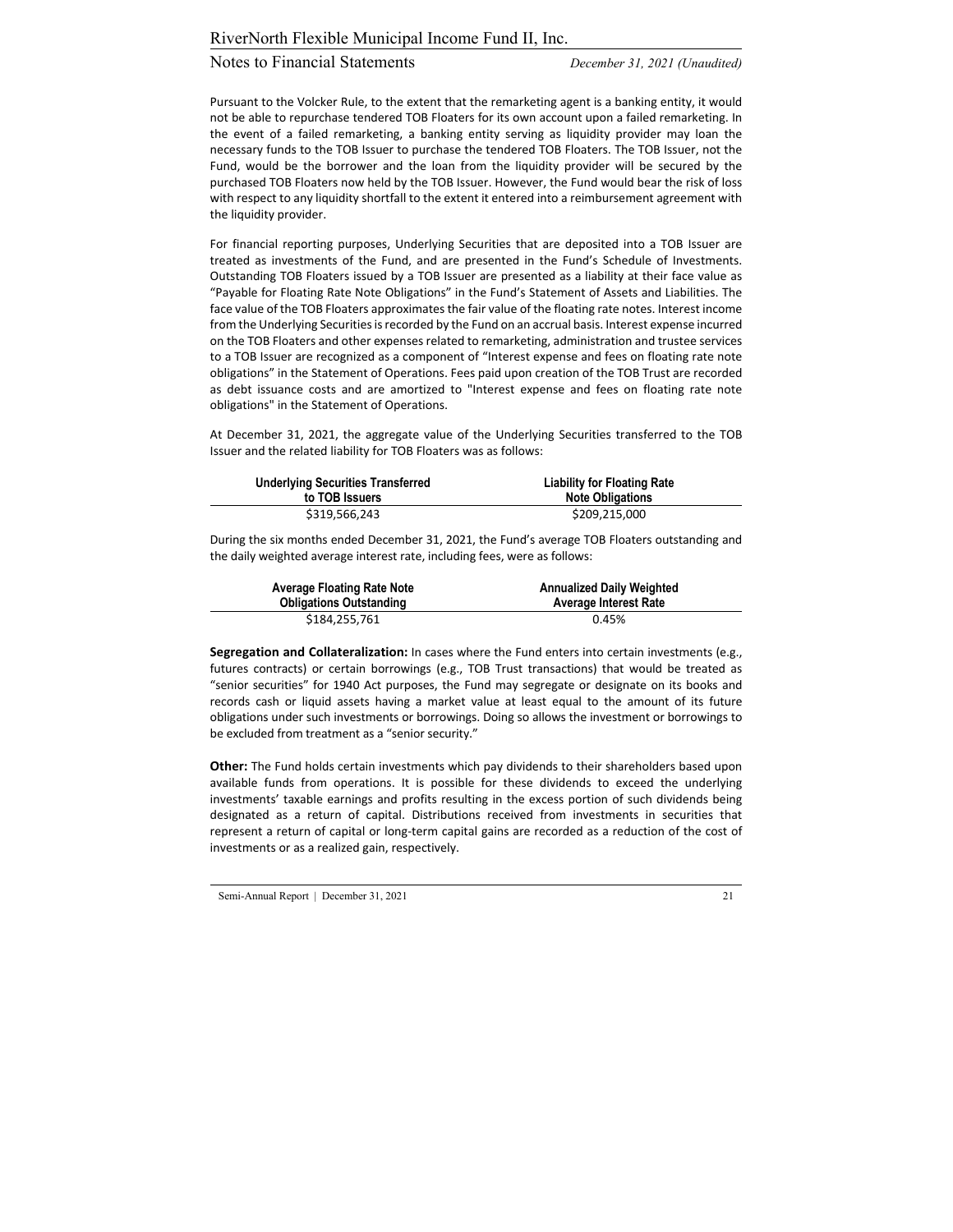# Notes to Financial Statements *December 31, 2021 (Unaudited)*

### 3. SECURITIES VALUATION AND FAIR VALUE MEASUREMENTS

Fair value is defined as the price that the Fund might reasonably expect to receive upon selling an investment in a timely transaction to an independent buyer in the principal or most advantageous market of the investment. U.S. GAAP establishes a three-tier hierarchy to maximize the use of observable market data and minimize the use of unobservable inputs and to establish classification of fair value measurements for disclosure purposes.

Inputs refer broadly to the assumptions that market participants would use in pricing the asset or liability, including assumptions about risk, for example, the risk inherent in a particular valuation technique used to measure fair value including using such a pricing model and/or the risk inherent in the inputs to the valuation technique. Inputs may be observable or unobservable. Observable inputs are inputs that reflect the assumptions market participants would use in pricing the asset or liability developed based on market data obtained from sourcesindependent ofthe reporting entity. Unobservable inputs are inputs that reflect the reporting entity's own assumptions about the assumptions market participants would use in pricing the asset or liability developed based on the best information available in the circumstances.

Various inputs are used in determining the value of the Fund's investments. These inputs are summarized in the three broad levels listed below.

- **Level 1** Unadjusted quoted prices in active markets for identical, unrestricted assets or liabilities that the Fund has the ability to access at the measurement date;
- **Level 2** Quoted prices which are not active, quoted prices for similar assets or liabilities in active markets or inputs other than quoted prices that are observable (either directly or indirectly) for substantially the full term of the asset or liability; and
- **Level 3** Significant unobservable prices or inputs (including the Fund's own assumptions in determining the fair value of investments) where there is little or no market activity for the asset or liability at the measurement date.

The inputs used to measure fair value may fall into different levels of the fair value hierarchy. In such cases, for disclosure purposes, the level in the fair value hierarchy within which the fair value measurement falls in its entirety is determined based on the lowest level input that is significant to the fair value measurement in its entirety.

Equity securities, including closed‐end funds, are generally valued by using market quotations, but may be valued on the basis of prices furnished by a pricing service when the Adviser or the Sub‐Adviser believes such prices more accurately reflect the fair market value of such securities. Securities that are traded on any stock exchange are generally valued by the pricing service at the last quoted sale price. Lacking a last sale price, an exchange-traded security is generally valued by the pricing service at its last bid price. Securities traded in the NASDAQ over-the-counter market are generally valued by the pricing service at the NASDAQ Official Closing Price. When using the market quotations or close prices provided by the pricing service and when the market is considered active, the security will be classified as a Level 1 security. Sometimes, an equity security owned by the Fund will be valued by the pricing service with factors other than market quotations or when the market is considered inactive. When this happens, the security will be classified as a Level 2 security. When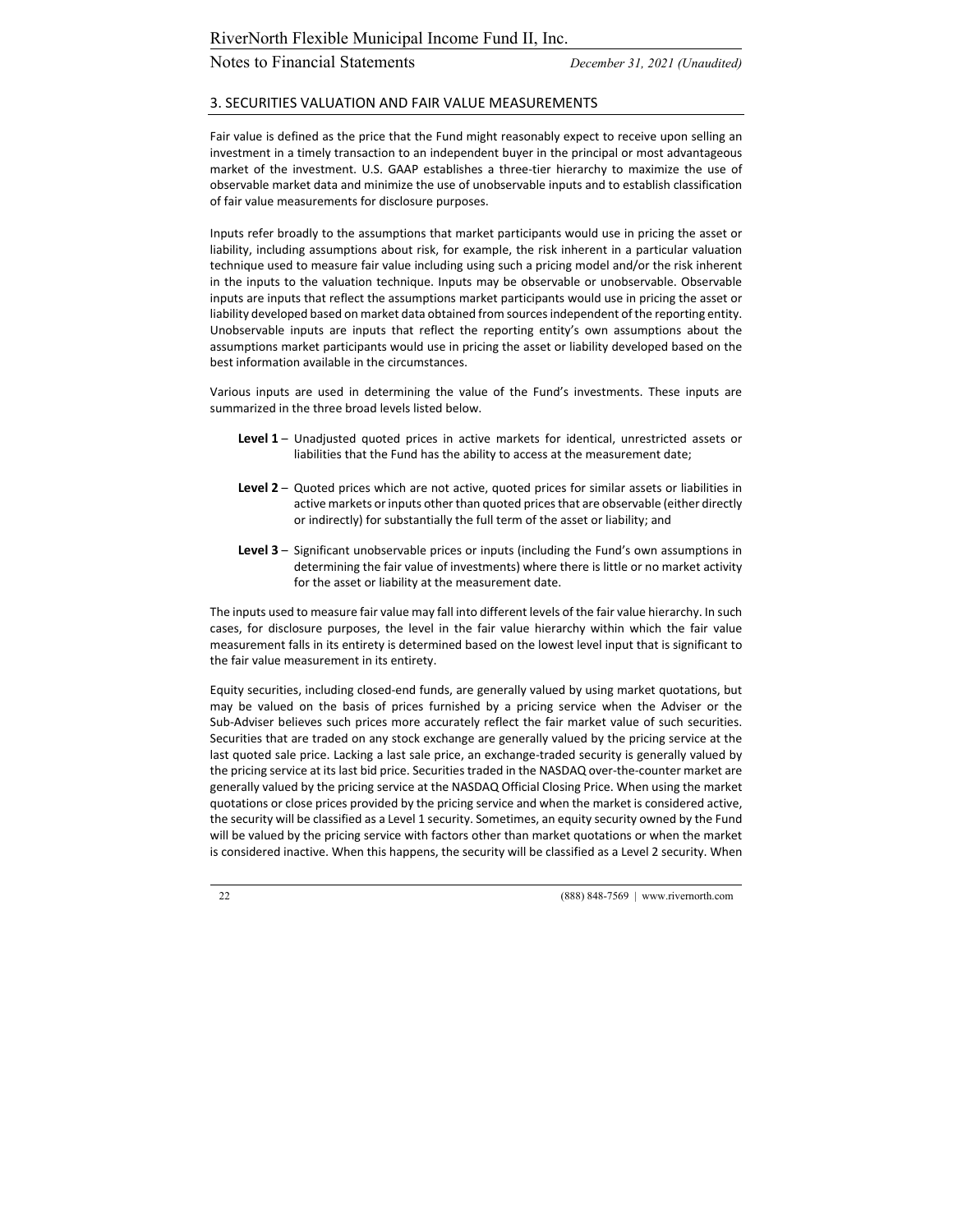# Notes to Financial Statements *December 31, 2021 (Unaudited)*

market quotations are not readily available, when the Adviser or the Sub‐Adviser determines that the market quotation or the price provided by the pricing service does not accurately reflect the current fair value, or when restricted or illiquid securities are being valued, such securities are valued as determined in good faith by the Adviser, Sub‐Adviser, or valuation committee in conformity with guidelines adopted by and subject to review by the Board. These securities will be categorized as Level 3 securities.

Investments in mutual funds, including short term investments, are generally priced at the ending NAV provided by the service agent of the funds. These securities will be classified as Level 1 securities.

Fixed income securities, including municipal and corporate bonds, are normally valued at the mean between the closing bid and asked prices provided by independent pricing services. Prices obtained from independent pricing services typically use information provided by market makers or estimates of market values obtained from yield data relating to investments or securities with similar characteristics. These securities will be classified as Level 2 securities.

Futures contracts are normally valued at the settlement price or official closing price provided by independent pricing services.

In accordance with the Fund's good faith pricing guidelines, the Adviser, Sub‐Adviser, or valuation committee is required to consider all appropriate factors relevant to the value of securities for which it has determined other pricing sources are not available or reliable as described above. No single standard exists for determining fair value, because fair value depends upon the circumstances of each individual case. As a general principle, the current fair value of an issue of securities being valued by the Adviser, Sub‐Adviser, or valuation committee would appear to be the amount which the owner might reasonably expect to receive for them upon their current sale. Methods which are in accordance with this principle may, for example, be based on (i) a multiple of earnings; (ii) discounted cash flow models; (iii) weighted average cost or weighted average price; (iv) a discount from market of a similar freely traded security (including a derivative security or a basket of securities traded on other markets, exchanges or among dealers); or (v) yield to maturity with respect to debt issues, or a combination of these and other methods. Good faith pricing is permitted if, in the Adviser's, Sub-Adviser's, or the valuation committee's opinion, the validity of market quotations appears to be questionable based on factors such as evidence of a thin market in the security based on a small number of quotations, a significant event occurs after the close of a market but before the Fund's NAV calculation that may affect a security's value, or the Adviser or Sub‐Adviser is aware of any other data that calls into question the reliability of market quotations.

Good faith pricing may also be used in instances when the bonds in which the Fund invests default or otherwise cease to have market quotations readily available.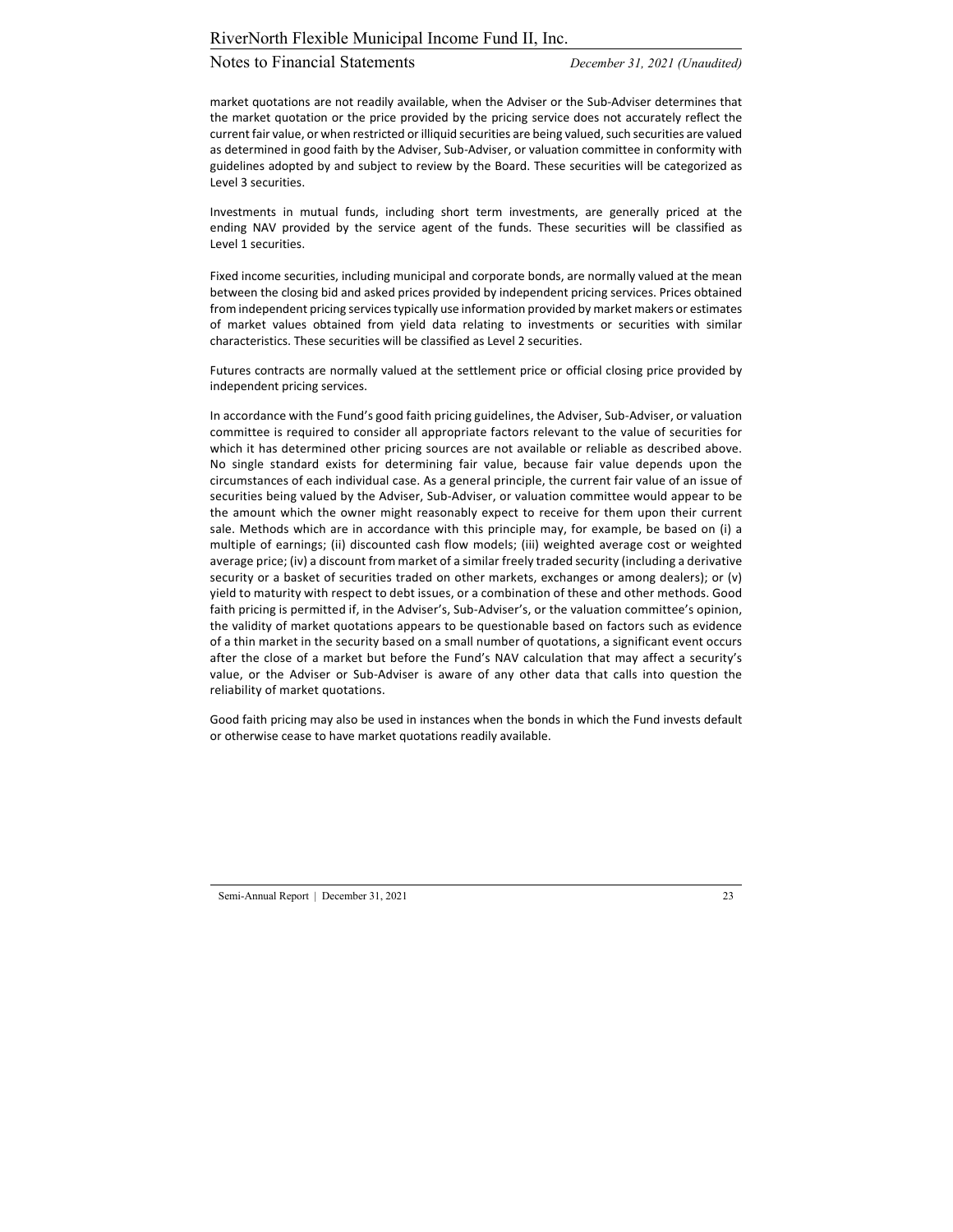The following is a summary of the inputs used at December 31, 2021 in valuing the Fund's assets and liabilities:

|                                                     | Level 1 -            | Level 2 -<br><b>Other Significant</b><br>Observable | Level 3 -<br><b>Significant</b><br>Unobservable |                    |
|-----------------------------------------------------|----------------------|-----------------------------------------------------|-------------------------------------------------|--------------------|
| Investments in Securities at Value*                 | <b>Quoted Prices</b> | <b>Inputs</b>                                       | <b>Inputs</b>                                   | Total              |
| Closed-End Funds                                    | $$275,295,465$ \$    | $-$                                                 | Ś                                               | $-$ \$ 275,295,465 |
| U.S. Corporate Bonds                                |                      | 2,198,679                                           |                                                 | 2,198,679          |
| <b>Municipal Bonds</b>                              |                      | 399.412.378                                         |                                                 | 399,412,378        |
| Short-Term Investments                              | 17,822,473           |                                                     |                                                 | 17,822,473         |
| Total                                               | \$293,117,938        | \$401,611,057                                       |                                                 | \$694,728,995      |
| <b>Other Financial Instruments"</b><br>Liabilities: |                      |                                                     |                                                 |                    |
| <b>Future Contracts</b>                             | (4,637,700)          | - \$<br>- \$                                        |                                                 | (4,637,700)        |
| Total                                               | Ś<br>(4,637,700)     |                                                     |                                                 | (4,637,700)<br>Ś   |

*\* Refer to the Fund's Schedule of Investments for a listing of securities by type.*

*\*\* Other financial instruments are derivative instrumentsreflected in the Schedule of Investments. Futures contracts are reported at their unrealized appreciation/depreciation.*

### 4. DERIVATIVE FINANCIAL INSTRUMENTS

The following discloses the Fund's use of derivative instruments. The Fund's investment objective not only permits the Fund to purchase investment securities, but also allow the Fund to enter into various types of derivative contracts such as futures. In doing so, the Fund will employ strategies in differing combinations to permit it to increase, decrease, or change the level or types of exposure to market factors. Central to those strategies are features inherent to derivatives that make them more attractive for this purpose than equity or debt securities; they require little or no initial cash investment, they can focus exposure on only selected risk factors, and they may not require the ultimate receipt or delivery of the underlying security (or securities) to the contract. This may allow the Fund to pursue its objective more quickly and efficiently than if it were to make direct purchases or sales of securities capable of affecting a similar response to market factors.

**Market Risk Factors:** In pursuit of its investment objectives, the Fund may seek to use derivatives to increase or decrease its exposure to the following market risk factors:

*Equity Risk:* Equity risk relates to the change in value of equity securities as they relate to increases or decreases in the general market.

*Interest Rate Risk:* Interest rate risk relates to the risk that the municipal securities in the Fund's portfolio will decline in value because of increases in market interest rates.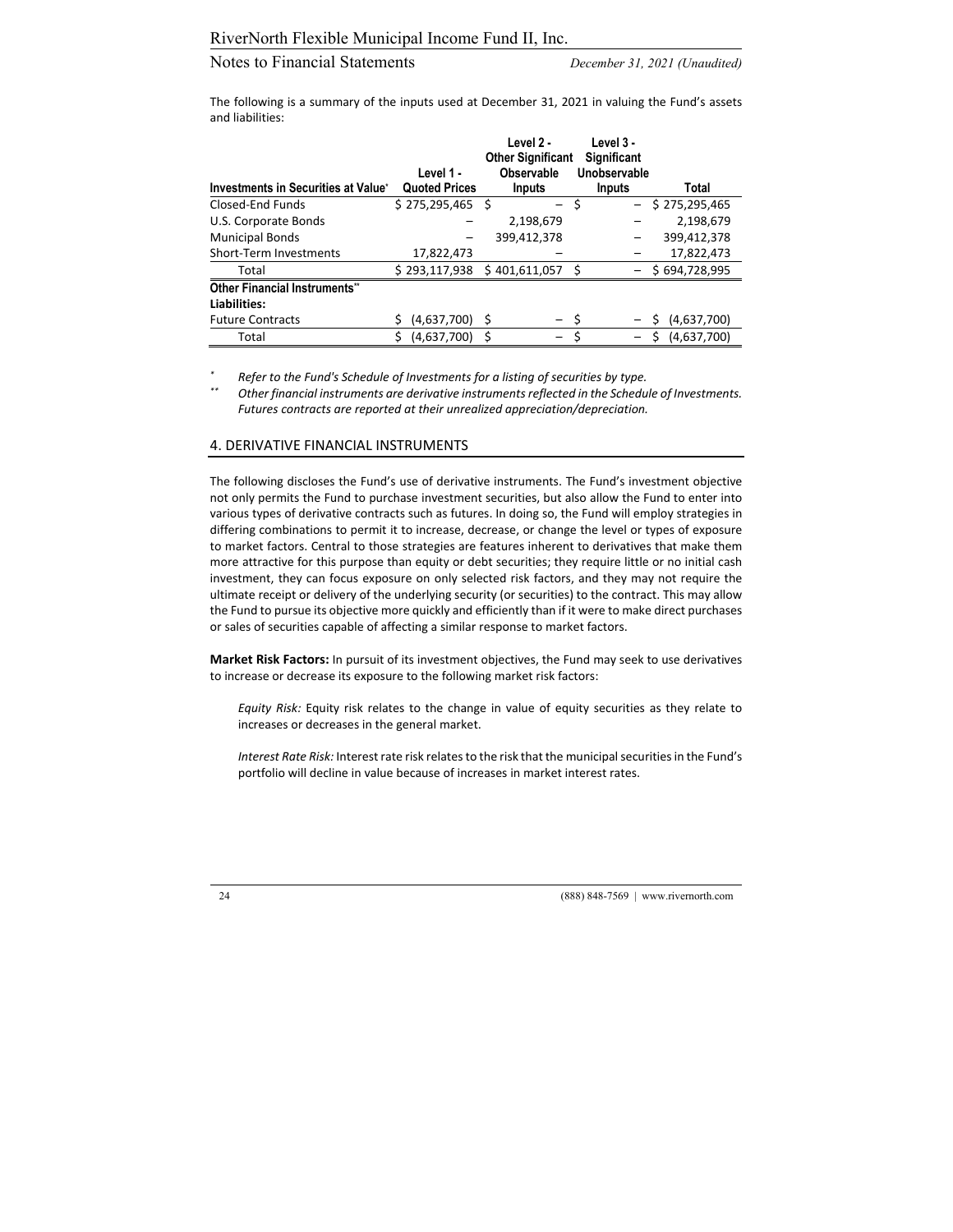# Notes to Financial Statements *December 31, 2021 (Unaudited)*

#### **Risk of Investing in Derivatives**

The Fund's use of derivatives can result in losses due to unanticipated changes in the market risk factors and the overall market. Derivatives may have little or no initial cash investment relative to their market value exposure and therefore can produce significant gains or losses in excess of their cost. This use of embedded leverage allows the Fund to increase its market value exposure relative to its net assets and can substantially increase the volatility of the Fund's performance.

Additional associated risks from investing in derivatives also exist and potentially could have significant effects on the valuation of the derivative and the Fund. Typically, the associated risks are not the risks that the Fund is attempting to increase or decrease exposure to, per its investment objective, but are the additional risks from investing in derivatives.

Examples of these associated risks are liquidity risk, which is the risk that the Fund will not be able to sell the derivative in the open market in a timely manner, and counterparty credit risk, which is the risk that the counterparty will not fulfill its obligation to the Fund.

#### **Futures**

The Fund may invest in futures contracts in accordance with its investment objectives. The Fund does so for a variety of reasons including for cash management, hedging or non‐hedging purposes in an attempt to achieve the Fund's investment objective. A futures contract provides for the future sale by one party and purchase by another party of a specified quantity of the security or other financial instrument at a specified price and time. A futures contract on an index is an agreement pursuant to which two parties agree to take or make delivery of an amount of cash equal to the difference between the value of the index at the close of the last trading day of the contract and the price at which the index contract was originally written. Futures transactions may result in losses in excess of the amount invested in the futures contract. There can be no guarantee that there will be a correlation between price movements in the hedging vehicle and in the portfolio securities being hedged. An incorrect correlation could result in a loss on both the hedged securities in a fund and the hedging vehicle so that the portfolio return might have been greater had hedging not been attempted. There can be no assurance that a liquid market will exist at a time when a fund seeks to close out a futures contract or a futures option position. Lack of a liquid market for any reason may prevent a fund from liquidating an unfavorable position, and the fund would remain obligated to meet margin requirements until the position is closed. In addition, a fund could be exposed to risk if the counterparties to the contracts are unable to meet the terms of their contracts. With exchange-traded futures, there is minimal counterparty credit risk to the Fund since futures are exchange‐traded and the exchange's clearinghouse, as counterparty to all exchange‐traded futures, guarantees the futures against default. The Fund is party to certain enforceable master netting arrangements, which provide for the right of offset under certain circumstances, such as the event of default.

When a purchase or sale of a futures contract is made by a fund, the fund is required to deposit with its custodian (or broker, if legally permitted) a specified amount of liquid assets ("initial margin"). The margin required for a futures contract is set by the exchange on which the contract is traded and may be modified during the term of the contract. The initial margin is in the nature of a performance bond or good faith deposit on the futures contract that is returned to the Fund upon termination ofthe contract, assuming all contractual obligations have been satisfied. These amounts are included in Deposit with broker for futures contracts on the Statement of Assets and Liabilities.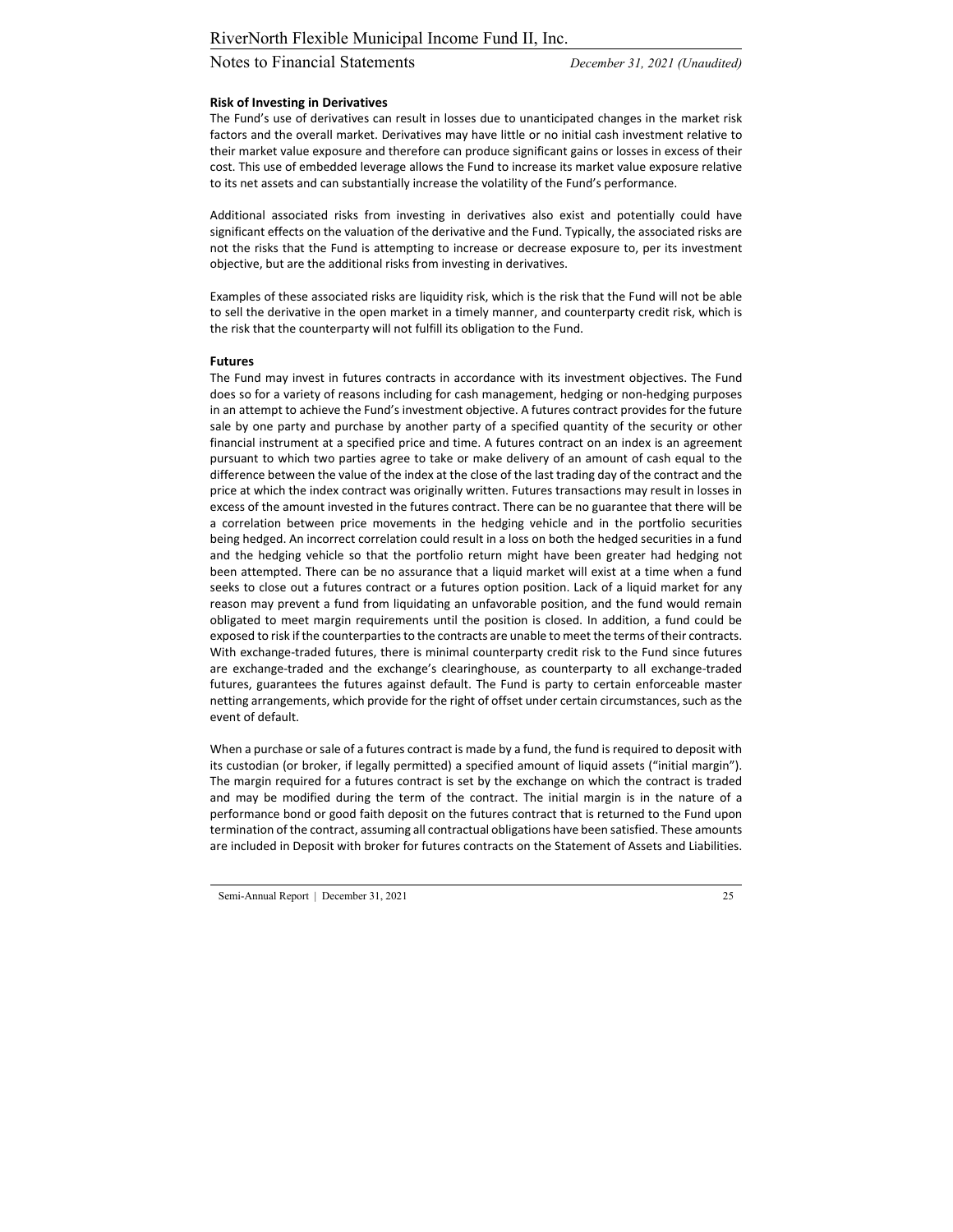# Notes to Financial Statements *December 31, 2021 (Unaudited)*

Each day the Fund may pay or receive cash, called "variation margin," equal to the daily change in value of the futures contract. Such payments or receipts are recorded for financial statement purposes as unrealized gains or losses by the Fund. Variation margin does not represent a borrowing or loan by the Fund but instead is a settlement between the Fund and the broker of the amount one would owe the other if the futures contract expired. When the contract is closed, the Fund records a realized gain or loss equal to the difference between the value of the contract at the time it was opened and the value at the time it was closed.

**Derivative Instruments:** The following tables disclose the amounts related to the Fund's use of derivative instruments.

The effect of derivatives instruments on the Fund's Statement of Assets and Liabilities as of December 31, 2021:

|                      | Liability                                  |                   |
|----------------------|--------------------------------------------|-------------------|
|                      | <b>Derivatives</b>                         |                   |
|                      | <b>Statement of Assets and Liabilities</b> |                   |
| <b>Risk Exposure</b> | Location                                   | <b>Fair Value</b> |
| Interest Rate Risk   | Net unrealized depreciation                |                   |
| (Futures Contracts)* | on futures contracts                       | (4,637,700)       |

*\* The value presented includes cumulative loss on open futures contracts; however the value reflected on the accompanying Statement of Assets and Liabilitiesis only the unsettled variation margin payable as of December 31, 2021.*

The effect of derivative instruments on the Statement of Operations for the six months ended December 31, 2021:

|                      |                                         | Realized<br>Gain on |   | Change in<br>Unrealized<br>Appreciation/<br>Depreciation |
|----------------------|-----------------------------------------|---------------------|---|----------------------------------------------------------|
| <b>Risk Exposure</b> | <b>Statement of Operations Location</b> | <b>Derivatives</b>  |   | on Derivatives                                           |
|                      | Net realized gain/(loss) on             |                     |   |                                                          |
|                      | futures contracts; Net change           |                     |   |                                                          |
|                      | in unrealized appreciation/             |                     |   |                                                          |
| Interest rate risk   | depreciation on futures                 |                     |   |                                                          |
| (Futures contracts)  | contracts                               | \$2.444.857         | Ŝ | (2,087,666)                                              |

The futures contracts average notional amount during the six months ended December 31, 2021, is noted below.

| <b>Fund</b>                                        | Average Notional Amount of<br><b>Futures Contracts</b> |                 |  |
|----------------------------------------------------|--------------------------------------------------------|-----------------|--|
| RiverNorth Flexible Municipal Income Fund II, Inc. |                                                        | (282, 894, 129) |  |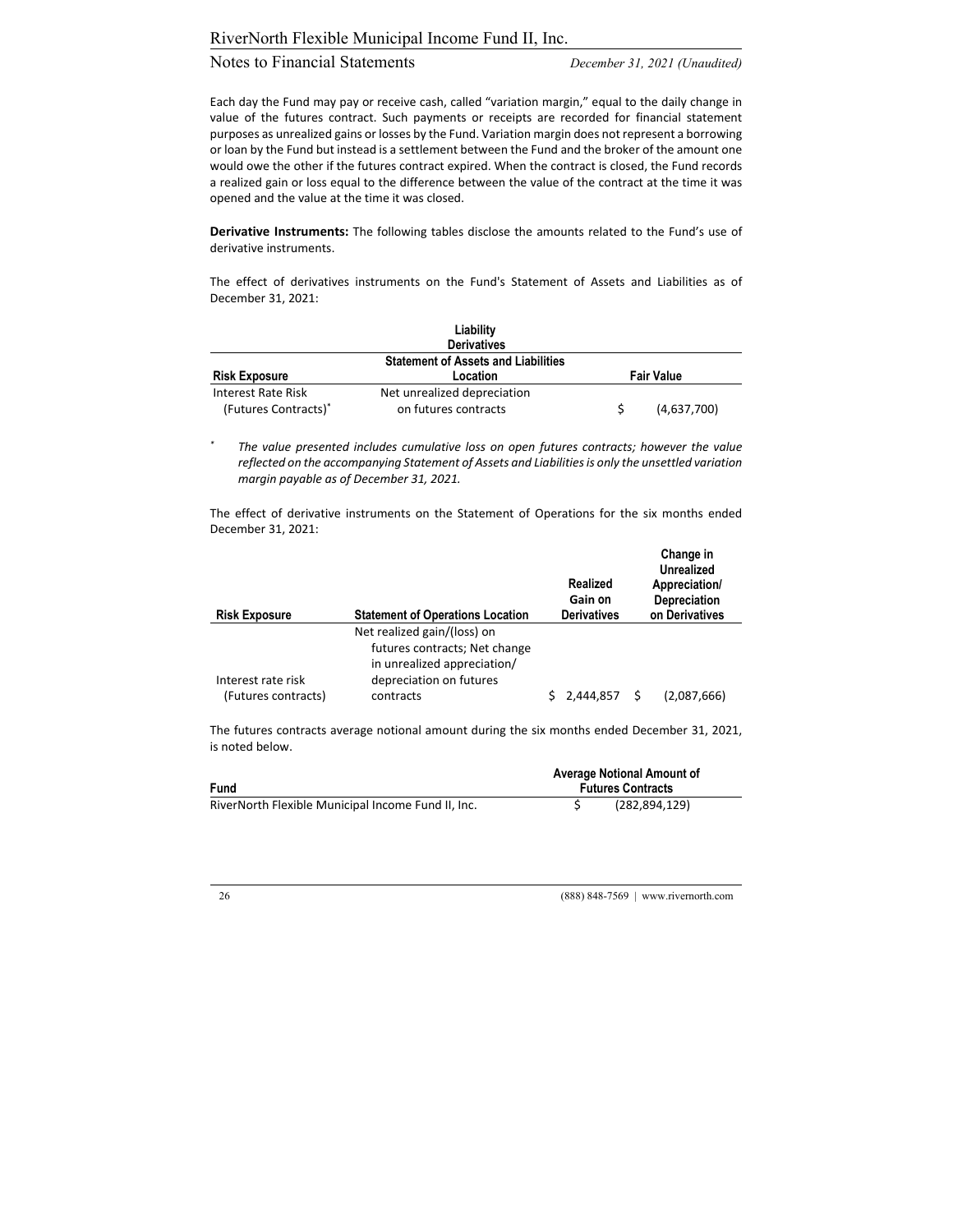### 5. ADVISORY FEES, DIRECTOR FEES AND OTHER AGREEMENTS

RiverNorth serves as the Fund's investment adviser pursuant to an Investment Advisory Agreement with the Fund (the "Advisory Agreement"). Pursuant to the Advisory Agreement, the Fund will pay RiverNorth an annual management fee of 1.40% of the Fund's average daily managed assets, calculated as the total assets of the Fund, including assets attributable to leverage, less liabilities other than debt representing leverage and any preferred stock that may be outstanding, for the services and facilities it provides to the Fund (the "Unified Management Fee"). Out of the Unified Management Fee, the Adviser will pay substantially all expenses of the Fund, including the compensation of the Sub‐Adviser, the cost of transfer agency, custody, fund administration, legal, audit, independent directors and other services, except for costs, including interest expenses, of borrowing money or engaging in other types of leverage financing including, without limit, through the use by the Fund of tender option bond transactions or preferred shares, distribution fees or expenses, brokerage expenses, taxes and governmental fees, fees and expenses of any underlying funds in which the Fund invests, dividend and interest expense on short positions, fees and expenses of the legal counsel for the Fund's independent directors, fees and expenses associated with shareholder meetings involving certain non‐routine matters, shareholder proposals or contested elections, costs associated with any future share offerings, tender offers and other share repurchases and redemptions, and other extraordinary expenses not incurred in the ordinary course ofthe Fund's business. The Unified Management Fee is designed to pay substantially all ofthe Fund's expenses and to compensate the Adviser for providing services for the Fund.

MacKay Shields, LLC is the investment sub‐adviser to the Fund. Under the terms of the sub‐advisory agreement, the Sub‐Adviser, subject to the supervision of the Adviser and the Board of Directors, provides to the Fund such investment advice as is deemed advisable and will furnish a continuous investment program for the portion of assets managed, consistent with the Fund's investment objective and policies. As compensation for its sub‐advisory services, the Adviser, not the Fund, is obligated to pay the Sub‐Adviser a fee computed and accrued daily and paid monthly in arrears based on an annual rate of 0.20% of the daily managed assets of the Fund.

ALPS Fund Services, Inc. ("ALPS"), serves as administrator to the Fund. Under an Administration, Bookkeeping and Pricing Services Agreement, ALPS is responsible for calculating the net asset and Daily Managed Assets values, providing additional fund accounting and tax services, and providing fund administration and compliance‐related services to the Fund. ALPS is entitled to receive the greater of an annual minimum fee or a monthly fee based on the Fund's average net assets, plus out‐of‐pocket expenses. These fees are paid by the Adviser, not the Fund out of the Unified Management Fee.

DST Systems Inc. ("DST"), the parent company of ALPS, serves as the Transfer Agent to the Fund. Under the Transfer Agency Agreement, DST is responsible for maintaining allshareholder records of the Fund. DST is a wholly‐owned subsidiary of SS&C Technologies Holdings, Inc. ("SS&C"), a publicly traded company listed on the NASDAQ Global Select Market. The fees of DST Systems, Inc. are paid by the Adviser, not the Fund.

State Street Bank & Trust, Co. serves as the Fund's custodian. The fees of State Street Bank & Trust, Co. are paid by the Adviser, not the Fund.

The Fund pays no salaries or compensation to its officers or to any interested Director employed by the Adviser or Sub‐Adviser, and the Fund has no employees. For their services, the Directors of the Fund who are not employed by the Adviser or Sub‐Adviser, receive an annual retainer in the amount of \$16,500, and an additional \$1,500 for attending each quarterly meeting of the Board. In addition,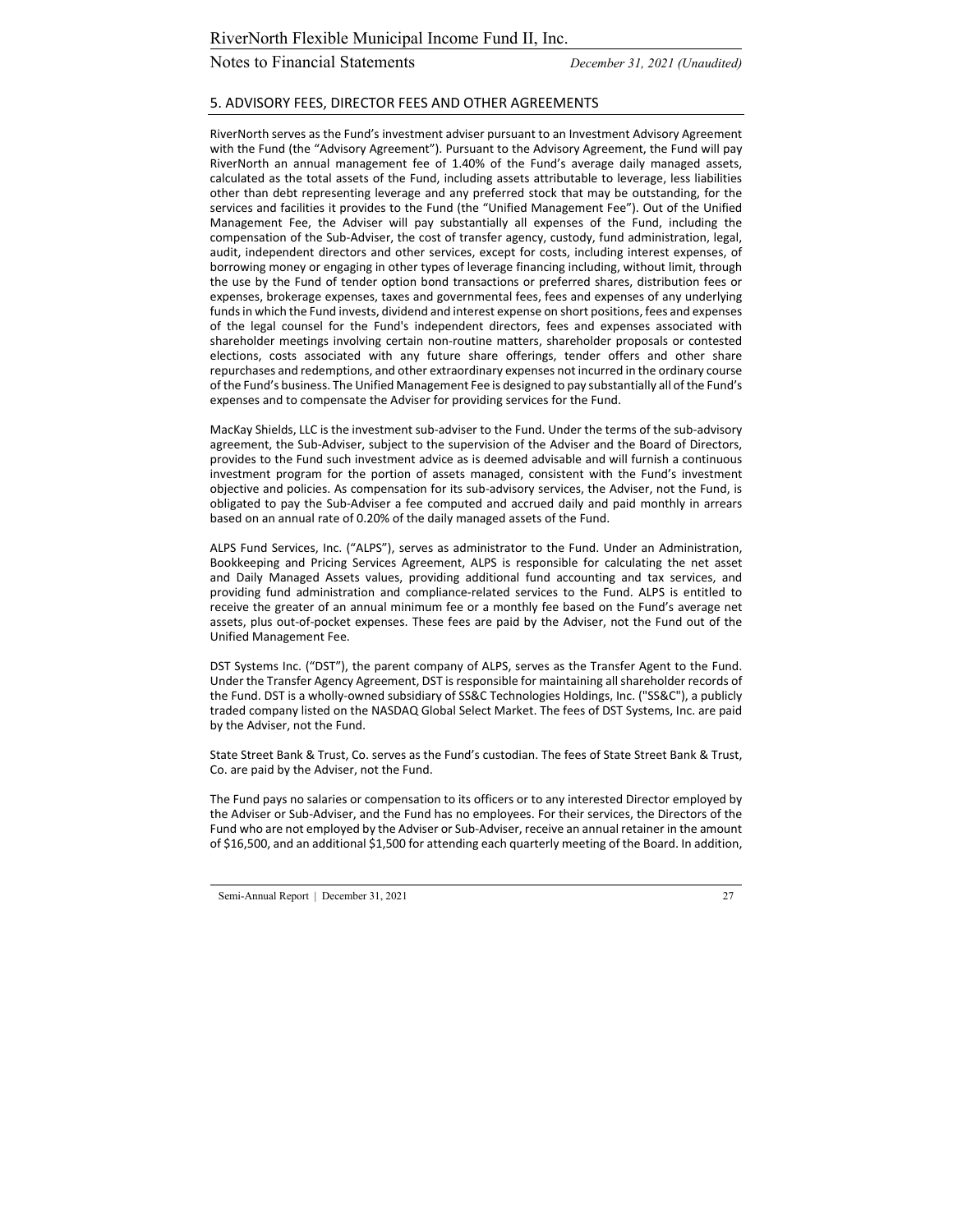the lead Independent Director receives \$250 annually, the Chair of the Audit Committee receives \$500 annually and the Chair of the Nominating and Corporate Governance Committee receives \$250 annually. The Directors not employed by the Adviser or Sub‐Adviser are also reimbursed for all reasonable out‐of‐pocket expenses relating to attendance at meetings of the Board. These fees are paid out of the Unified Management Fee.

#### 6. TAX BASIS INFORMATION

**Tax Basis of Distributionsto Shareholders:** The character of distributions made during the period from net investment income or net realized gains may differ from its ultimate characterization for federal income tax purposes. Also, due to the timing of dividend distributions, the fiscal year in which amounts are distributed may differ from the fiscal year in which the income or realized gains were recorded by the Fund.

The amounts and characteristics of tax basis distributions and composition of distributable earnings/(accumulated losses) are finalized at fiscal year-end and are not available for the six months ended December 31, 2021.

The tax character of the distributions paid by the Fund during the fiscal period from February 24, 2021 (commencement of operations) to June 30, 2021 was as follows:

|                   | <b>For the Fiscal Period</b><br>Ended<br>June 30, 2021 |
|-------------------|--------------------------------------------------------|
| Ordinary Income   | 13,794                                                 |
| Tax-Exempt Income | 1,875,754                                              |
| Return of Capital | 5,415,979                                              |
| Total             | 7,305,527                                              |

**Unrealized Appreciation and Depreciation on Investments:** The amount of net unrealized appreciation/(depreciation) and the cost of investment securities for tax purposes, adjusted for tender option bonds, including short‐term securities at December 31, 2021, was as follows:

| Cost of investments for income tax purposes                       | 675,997,116 |
|-------------------------------------------------------------------|-------------|
| Gross appreciation on investments (excess of value over tax cost) | 21,929,369  |
| Gross depreciation on investments (excess of tax cost over value) | (5,913,279) |
| Net unrealized appreciation on investments                        | 16,016,090  |

The Fund recognizes the tax benefits of uncertain tax positions only where the position is "more likely than not" to be sustained assuming examination by tax authorities. Management has analyzed the Fund's tax positions, and has concluded that no liability for unrecognized tax benefits should be recorded related to uncertain tax positions taken on U.S. tax returns filed since inception of the Fund. No income tax returns are currently under examination. All tax years since commencement of operations remain subject to examination by the tax authorities in the United States. The Fund is not aware of any tax positions for which it is reasonably possible that the total amounts of unrecognized tax benefits will change materially in the next 12 months.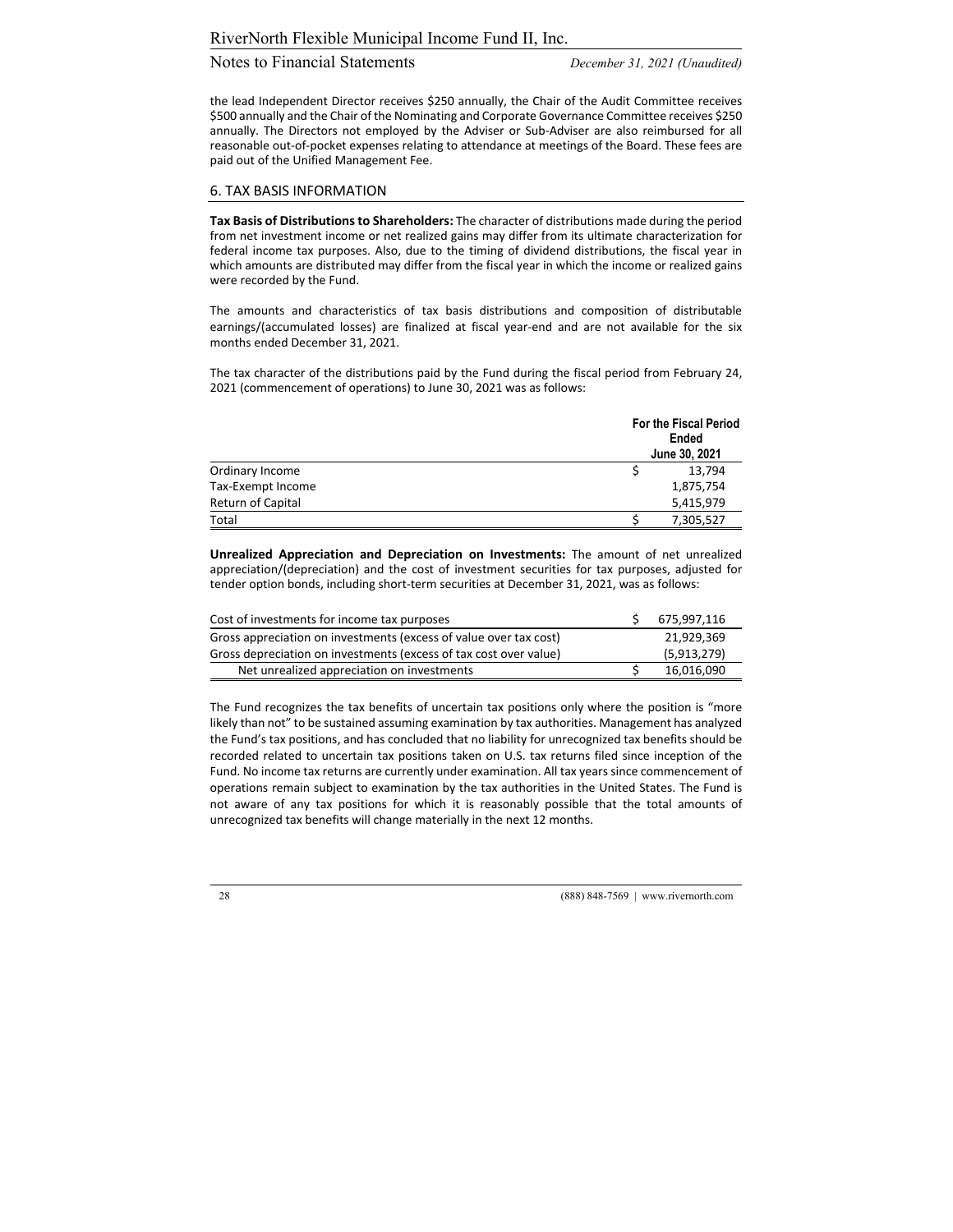# Notes to Financial Statements *December 31, 2021 (Unaudited)*

#### 7. INVESTMENT TRANSACTIONS

Investment transactions for the six months ended December 31, 2021, excluding short‐term investments, were as follows:

| <b>Purchases</b> | <b>Sales</b>  |
|------------------|---------------|
| \$222,459,508    | \$153,216,166 |

#### 8. CAPITAL SHARE TRANSACTIONS

The Fund's authorized capital stock consists of 50,000,000 shares of common stock, \$0.0001 par value per share, all of which is initially classified as common shares. Under the rules of the NYSE applicable to listed companies, the Fund is required to hold an annual meeting of stockholders in each year.

On February 25, 2021, 22,005,000 shares were issued in connection with the Fund's initial public offering.

The Fund had issued and outstanding 24,351,756 shares of common stock at December 31, 2021.

Additional shares of the Fund may be issued under certain circumstances, including pursuant to the Fund's Automatic Dividend Reinvestment Plan, as defined within the Fund's organizational documents. Additional information concerning the Automatic Dividend Reinvestment Plan is included within this report.

#### 9. INDEMNIFICATIONS

Under the Fund's organizational documents, its Officers and Directors are indemnified against certain liabilities arising out of the performance of their duties to the Fund. Additionally, in the normal course of business, the Fund enters into contracts with service providers that may contain general indemnification clauses. The Fund's maximum exposure under those arrangements is unknown, as this would involve future claims that may be made against the Fund that have not yet occurred.

#### 10. CORONAVIRUS (COVID‐19) PANDEMIC

Beginning in the first quarter of 2020, financial markets in the United States and around the world experienced extreme and in many cases unprecedented volatility and severe losses due to the global pandemic caused by COVID‐19, a novel coronavirus. The outbreak was first detected in December 2019 and subsequently spread globally, and since then, the number of cases has fluctuated and new "variants" have been confirmed around the world. The pandemic has resulted in a wide range of social and economic disruptions, including closed borders, voluntary or compelled quarantines of large populations, stressed healthcare systems, reduced or prohibited domestic or international travel, supply chain disruptions, and so-called "stay-at-home" orders throughout much of the United States and many other countries. The fall-out from these disruptions has included the rapid closure of businesses deemed "non-essential" by federal, state, or local governments and rapidly increasing unemployment, as well as greatly reduced liquidity for certain instruments at times. Some sectors of the economy and individual issuers have experienced particularly large losses. Such disruptions may continue for an extended period of time or reoccur in the future to a similar or greater extent.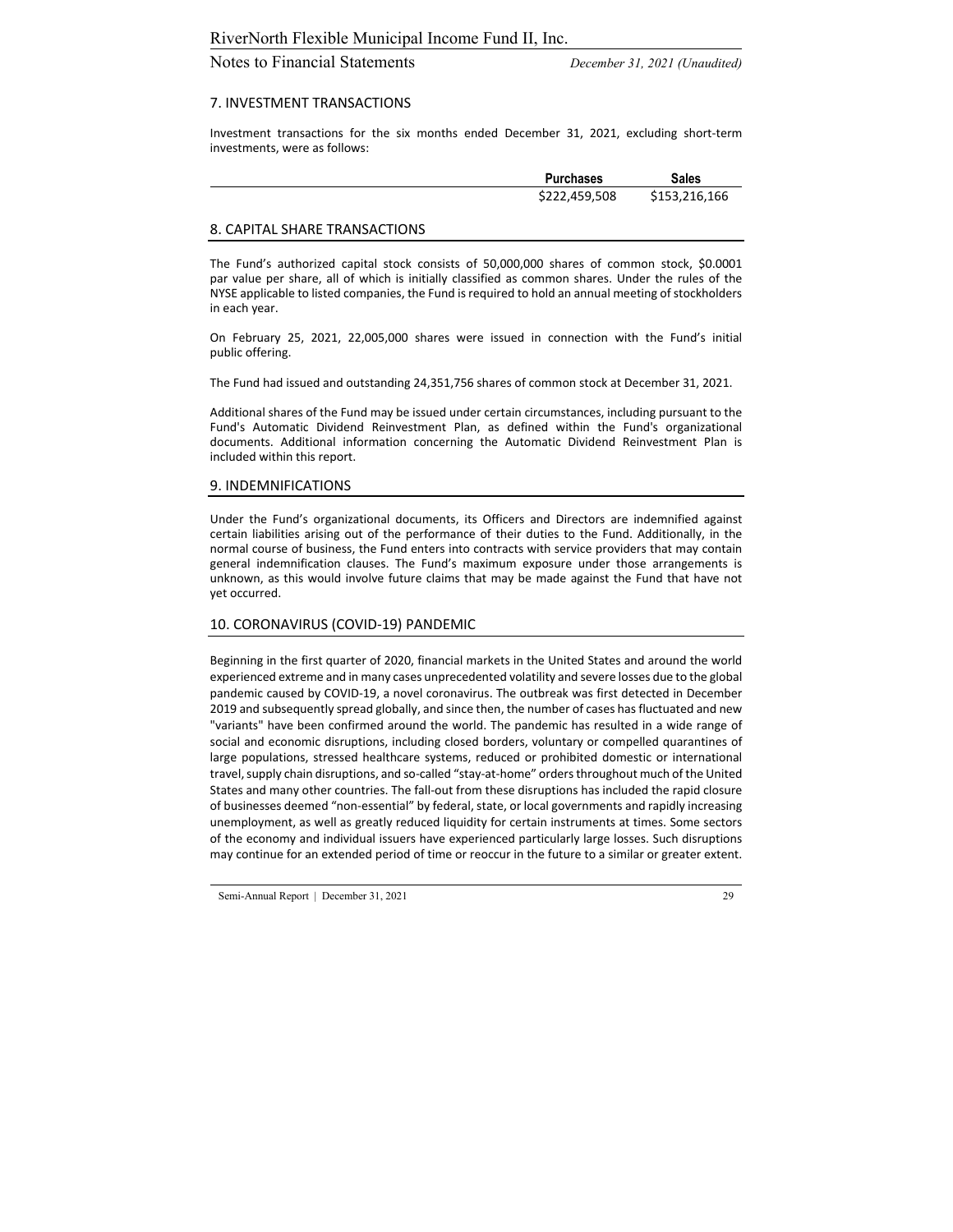# Notes to Financial Statements *December 31, 2021 (Unaudited)*

In response, the U.S. government and the Federal Reserve have taken extraordinary actions to support the domestic economy and financial markets, resulting in very low interest rates and in some cases negative yields. Although vaccines for COVID-19 are becoming widely available, it is unknown how long circumstances related to the pandemic will persist, whether they will reoccur in the future, whether efforts to support the economy and financial markets will be successful, and what additional implications may follow from the pandemic. The impact of these events and other epidemics or pandemics in the future could adversely affect Fund performance.

#### 11. SUBSEQUENT EVENTS

Subsequent to December 31, 2021, the Fund paid the following distributions:

| Ex-Date           | <b>Record Date</b> | Payable Date      | Rate (per share) |
|-------------------|--------------------|-------------------|------------------|
| January 13, 2022  | January 14, 2022   | January 31, 2022  | \$0.0928         |
| February 10, 2022 | February 11, 2022  | February 28, 2022 | \$0.0928         |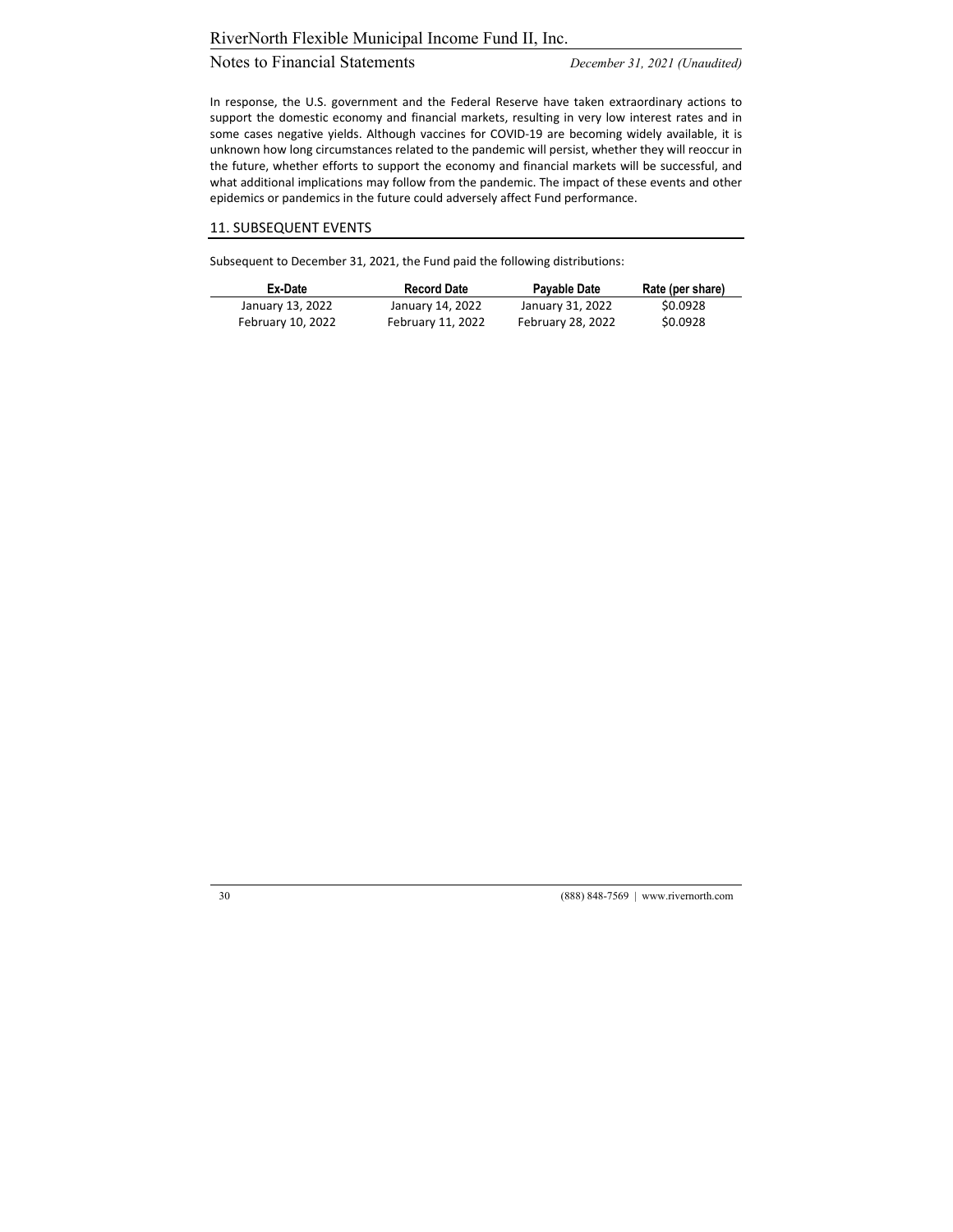# Dividend Reinvestment Plan *December 31, 2021 (Unaudited)*

The Fund has an automatic dividend reinvestment plan commonly referred to as an "opt-out" plan. Unless the registered owner of Common Shares elects to receive cash by contacting DST Systems, Inc. (the "Plan Administrator"), all dividends declared on Common Shares will be automatically reinvested by the Plan Administrator for shareholders in the Fund's Automatic Dividend Reinvestment Plan (the "Plan"), in additional Common Shares. Common Shareholders who elect not to participate in the Plan will receive all dividends and other distributions in cash paid by check mailed directly to the shareholder of record (or, if the Common Shares are held in street or other nominee name, then to such nominee) by the Plan Administrator as dividend disbursing agent. Participation in the Plan is completely voluntary and may be terminated or resumed at any time without penalty by notice if received and processed by the Plan Administrator prior to the dividend record date; otherwise such termination or resumption will be effective with respect to any subsequently declared dividend or other distribution. Such notice will be effective with respect to a particular dividend or other distribution (together, a "Dividend"). Some brokers may automatically elect to receive cash on behalf of Common Shareholders and may re‐invest that cash in additional Common Shares. Reinvested Dividends will increase the Fund's Managed Assets on which the management fee is payable to the Adviser (and by the Adviser to the Sub‐Adviser).

Whenever the Fund declares a Dividend payable in cash, non-participants in the Plan will receive cash and participants in the Plan will receive the equivalent in Common Shares. The Common Shares will be acquired by the Plan Administrator for the participants' accounts, depending upon the circumstances described below, either (i) through receipt of additional unissued but authorized Common Shares from the Fund ("Newly Issued Common Shares") or (ii) by purchase of outstanding Common Shares on the open market ("Open‐Market Purchases") on the NYSE or elsewhere. If, on the payment date for any Dividend, the closing market price plus estimated brokerage commissions per Common Share is equal to or greater than the NAV per Common Share, the Plan Administrator will invest the Dividend amount in Newly Issued Common Shares on behalf of the participants. The number of Newly Issued Common Shares to be credited to each participant's account will be determined by dividing the dollar amount of the Dividend by the Fund's NAV per Common Share on the payment date. If, on the payment date for any Dividend, the NAV per Common Share is greater than the closing market value plus estimated brokerage commissions (*i.e.*, the Fund's Common Shares are trading at a discount), the Plan Administrator will invest the Dividend amount in Common Shares acquired on behalf of the participants in Open‐Market Purchases.

In the event of a market discount on the payment date for any Dividend, the Plan Administrator will have until the last business day before the next date on which the Common Shares trade on an "exdividend" basis or 30 days after the payment date for such Dividend, whichever is sooner (the "Last Purchase Date"), to invest the Dividend amount in Common Shares acquired in Open‐Market Purchases. It is contemplated that the Fund will pay monthly income Dividends. If, before the Plan Administrator has completed its Open‐Market Purchases, the market price per Common Share exceeds the NAV per Common Share, the average per Common Share purchase price paid by the Plan Administrator may exceed the NAV of the Common Shares, resulting in the acquisition of fewer Common Sharesthan if the Dividend had been paid in Newly Issued Common Shares on the Dividend payment date. Because of the foregoing difficulty with respect to Open‐Market Purchases, the Plan provides that if the Plan Administrator is unable to invest the full Dividend amount in Open‐Market Purchases during the purchase period or if the market discount shifts to a market premium during the purchase period, the Plan Administrator may cease making Open‐Market Purchases and may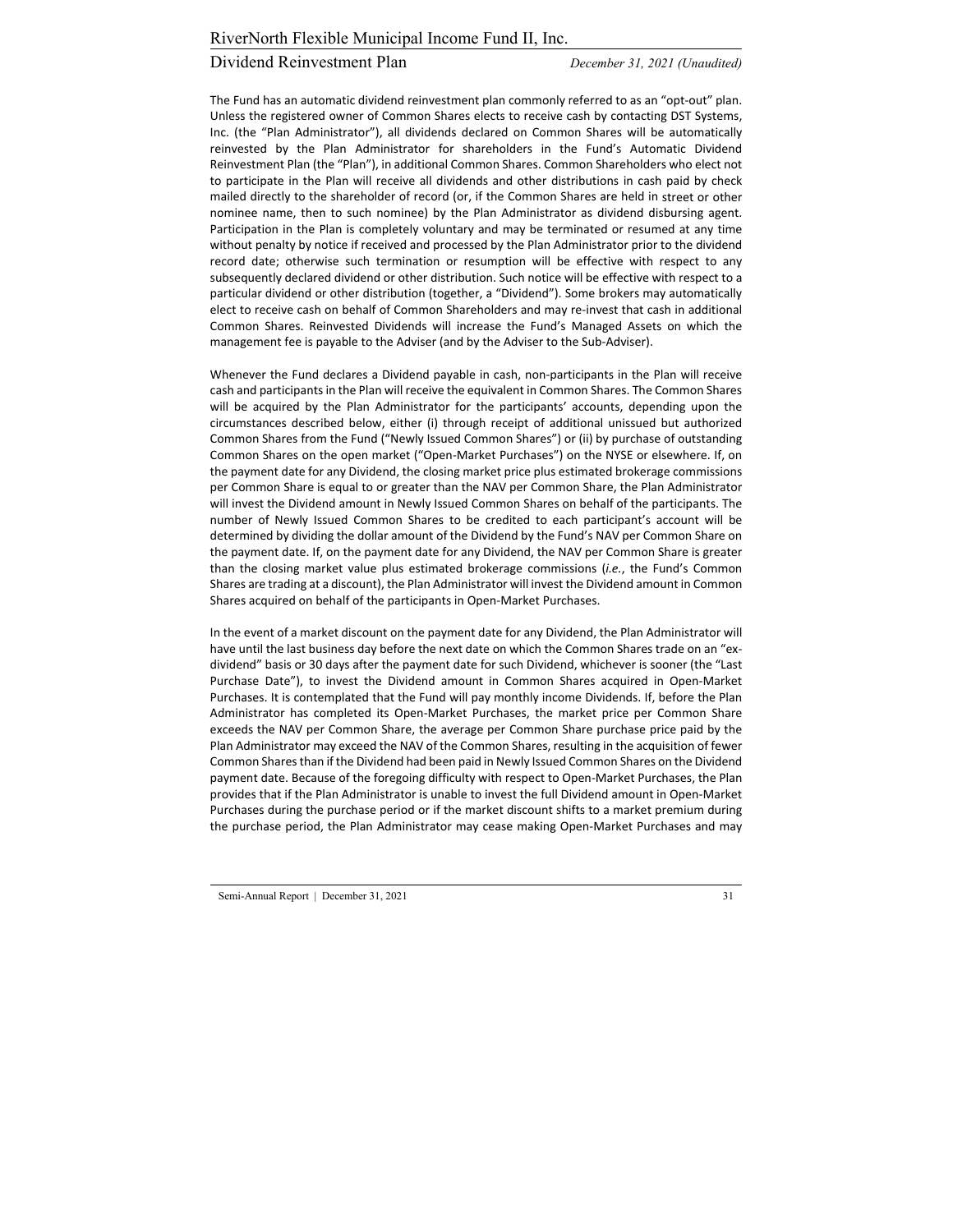# Dividend Reinvestment Plan *December 31, 2021 (Unaudited)*

invest the uninvested portion of the Dividend amount in Newly Issued Common Shares at the NAV per Common Share at the close of business on the Last Purchase Date.

The Plan Administrator maintains all shareholders' accounts in the Plan and furnishes written confirmation of all transactions in the accounts, including information needed by shareholders for tax records. Common Shares in the account of each Plan participant will be held by the Plan Administrator on behalf of the Plan participant, and each shareholder proxy will include those shares purchased or received pursuant to the Plan. The Plan Administrator will forward all proxy solicitation materials to participants and vote proxies for shares held under the Plan in accordance with the instructions of the participants.

Beneficial owners of Common Shares who hold their Common Shares in the name of a broker or nominee should contact the broker or nominee to determine whether and how they may participate in the Plan. In the case of Common Shareholders such as banks, brokers or nominees which hold shares for others who are the beneficial owners, the Plan Administrator will administer the Plan on the basis of the number of Common Shares certified from time to time by the record shareholder's name and held for the account of beneficial owners who participate in the Plan.

There will be no brokerage charges with respect to Common Shares issued directly by the Fund. However, each participant will pay a pro rata share of brokerage commissionsincurred in connection with Open‐Market Purchases. The automatic reinvestment of Dividends will not relieve participants of any federal, state or local income tax that may be payable (or required to be withheld) on such Dividends, even though such participants have not received any cash with which to pay the resulting tax. See "U.S. Federal Income Tax Matters" below. Participants that request a sale of Common Shares through the Plan Administrator are subject to brokerage commissions.

The Fund reserves the right to amend or terminate the Plan. There is no direct service charge to participants with regard to purchases in the Plan; however, the Fund reserves the right to amend the Plan to include a service charge payable by the participants. All correspondence or questions concerning the Plan should be directed to the Plan Administrator at (844) 569‐4750.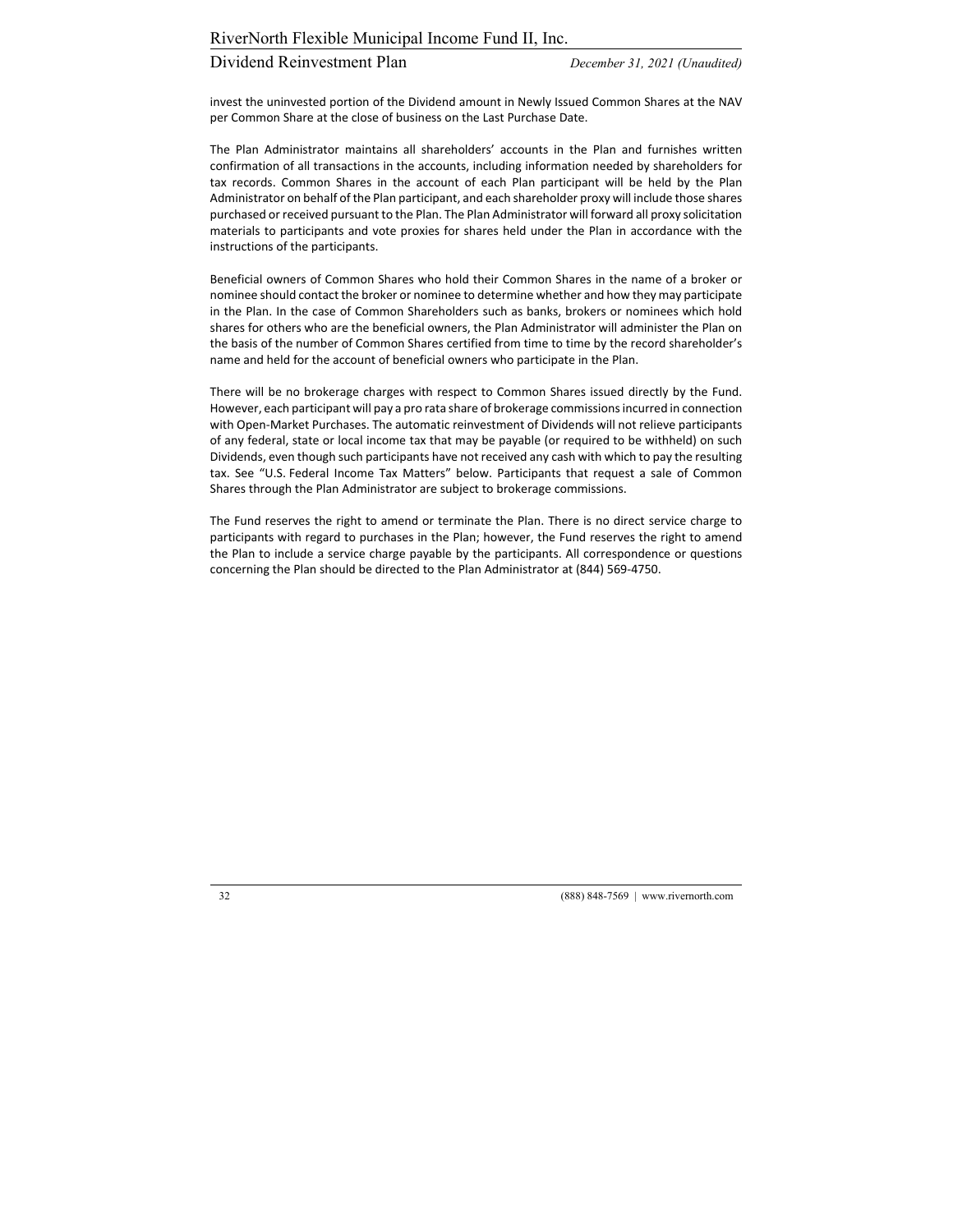# Additional Information *December 31, 2021 (Unaudited)*

#### PROXY VOTING GUIDELINES

A description of the policies and procedures that the Fund used to determine how to vote proxies relating to portfolio securities and information regarding how the Fund voted proxies during the most recent 12‐month period ended June 30 is available without charge upon request by (1) calling the Fund at (844) 569‐4750 and (2) from Form N‐PX filed by the Fund with the Securities and Exchange Commission ("SEC") on the SEC's website at www.sec.gov.

#### PORTFOLIO HOLDINGS DISCLOSURE POLICY

The Fund files a complete schedule of investments with the SEC for the first and third quarter of the fiscal year on Part F of Form N‐PORT. The Fund's first and third fiscal quarters end on September 30 and March 31. The Form N‐PORT must be filed within 60 days of the end of the quarter. The Fund's Forms N‐PORT filing are available on the SEC's website at www.sec.gov. You may also obtain copies by calling the Fund at 1‐844‐569‐4750.